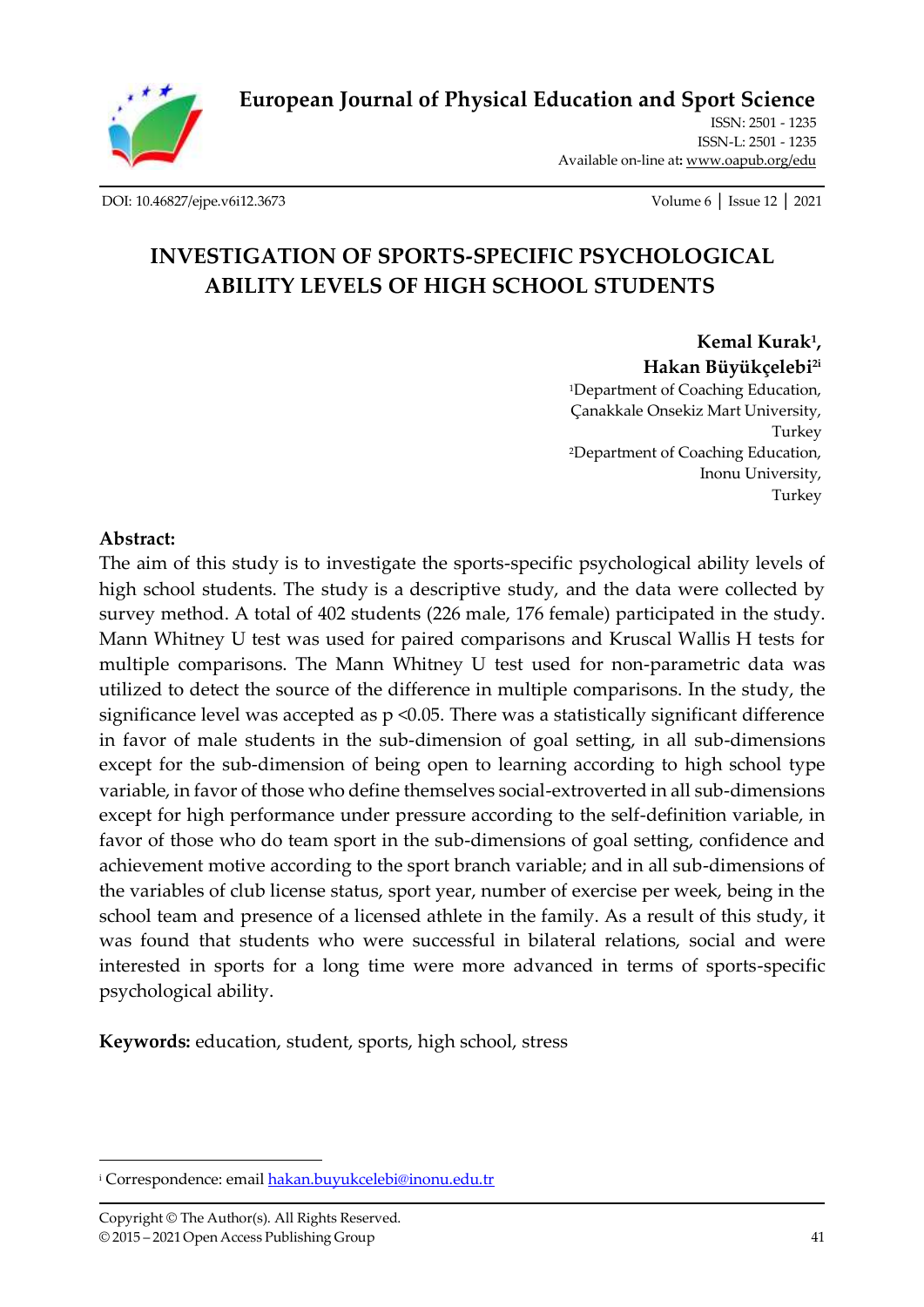## **1. Introduction**

With the increase of expectations from athletes, whereas all kinds of factors that can affect sports success are examined extensively, the opinion that the psychological characteristics are as effective as physical characteristics in the success of athletes has gained more importance day by day (Malina et al., 2007).

The factors affecting the final result of sporting competitions play an important role in the mixed structure of sporting performance. In general, psychological factors are the leading factors that affect performance positively and negatively. The athlete's subconscious awareness of the current gains after a long period of work in line with his / her existing abilities and skills and the motivation to be shaped depending on these gains can neutralize psychological factors (Aktaş, 2009).

Some athletes with the same physical characteristics and training background might be considered mentally superior to their peers. Some athletes can display better performance when they are under pressure, use their game plans more effectively, find more creative solutions against challenges and resist, concentrate more intensively, push their limits more, learn new techniques more quickly or prepare better for competitions compared to their physical counterparts. Mental advantages of the athlete are evaluated within the science of sports psychology. While the science of psychology is defined as the science that tries to explain behaviors and mental processes, Sports Psychology is defined as a science that tries to explain mental processes in a sportive context.

When children and young athletes are evaluated in terms of the results of sports psychology considering the various social environments in which they exist, their coaches, teachers, family members and peers are stated to have different impacts on athletes (McCarthy, Jones, Harwood and Olivier, 2010). According to Gee, Marshall and King (2010), Sportive Psychological Ability refers to the combination of characteristics that must be possessed by children and adolescents to display high performance; the absence of one or more of these characteristics might adversely affect the performance. Harwood, Cumming, and Fletcher emphasize that young athletes with a high-quality Sportive Psychological Ability need to follow a holistic approach in terms of Psychological Ability to improve performance especially in sporting competitions carried out under high pressure (Harwood, Cumming and Fletcher, 2004). Determination of psychological ability from a sports point of view is introduced as an important factor in specifying in which direction the performance can be (Hayslip, Petrie, MacIntire and Jones, 2010), it is also stated that a positive contribution can be made to performance improvement through the psychological characteristics such as mental preparation, coping with anxiety, confidence, concentration and motivation as well as the techniques such as goal setting, relaxation, visualization and self-talk (Weinberg, Miller and Horn, 2012).

Anxiety; anxiety is a state of uneasiness that occurs when a desire appears to be unreachable (Cevizci, 1999). Therefore, anxiety is a distressing emotion arising from insecurity or lack of confidence (Bakırcıoğlu, 2012). In this regard, anxiety is a series of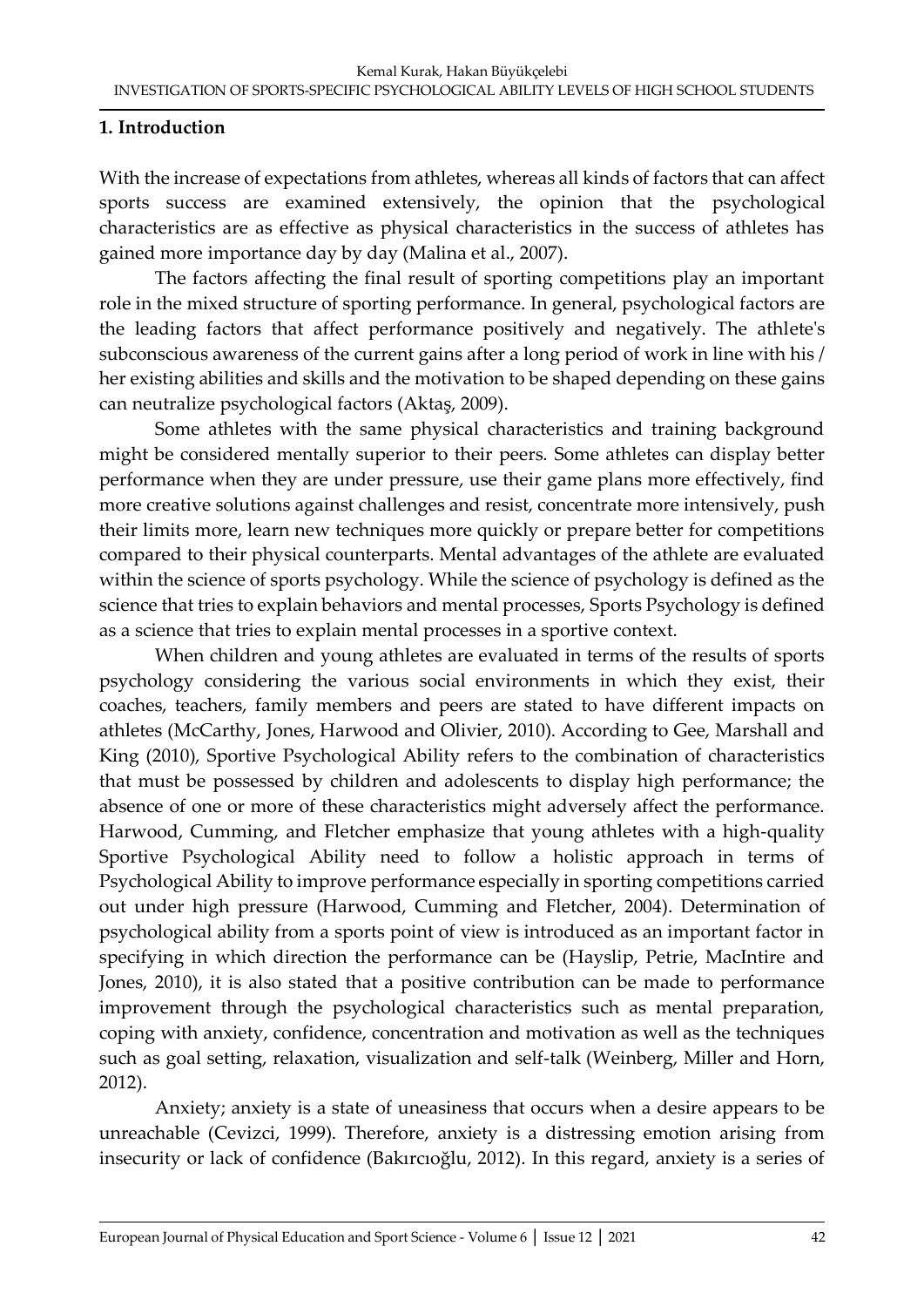negative emotional states associated with the inability to cope with the stress caused by environmental factors (Hagger, 2005).

Sport requires attention, knowledge and attention. For this reason, optimal anxiety is necessary for the sport person to achieve the desired performance and success. The high level of anxiety is expressed as "*start rush*" while the low level of anxiety is expressed as "*start laziness*" (Tavacıoğlu, 1999). At this point, increasing anxiety in sporting activities will affect the performance negatively and this might cause emotional deficiencies such as psychological destruction and low self-confidence.

Scientists who steer sport are in a great effort to take the performance to the top. They develop new training models and search for the ways to get higher levels of efficiency from the athlete. All these scientific studies have shown that not only physical capacity is decisive in sport performance, but psychological factors are a quite important parameter in sporting performance (Akarçeşme, 2004). Performance is a process formed by the combination of physical and psychological parameters. The athlete might suffer both economic and professional losses as a result of failure due to performance impairment. This causes the athlete to get under high pressure before the competition and fails in the competition upon not showing his/her real performance (Akarçeşme, 2004). Considering that most elite athletes have very good skills in psychological capacities such as motivation, anxiety management, coping with competition stress, concentration and goal setting alongside their physical and physiological capacities, it should be known that the psychological dimension should not be ignored in enhancing sportive performance (Koç, 2004).

A physical capacity at the highest level is not enough for a solid sports performance. Psychological capacity is essential for an excellent performance. Today, modern researches draw attention to an important point and underlines the importance of mental factors along with motoric features. At this point, when the studies in this field conducted are examined, it is seen that there are not enough researches about mental factors and this deficiency is more in our country (Efe et al., 2008).

# **2. Method**

# **2.1. Population and Sample / Research Group**

The population of the research consists of individuals who receive education in high schools in the province of Mersin and its districts in 2019-2020 academic year. The sample group comprises a total of 402 students (226 male, 176 female) from Anatolian high school, vocational high school, sports high school and science high school.

# **2.2. Data Collection**

The data obtained from the research was collected through the personal information form prepared by the researcher and "The Athletic Coping Skills Inventory (ACSI-28)" which was developed by Smith, Schutz, Smoll and Ptacek (1995) and adapted to Turkish by Özcan and Günay (2017) as "(Coping Skills Inventory for Sportive Problems) Sportif Sorunlarla Başa Çıkma Becerileri Envanteri".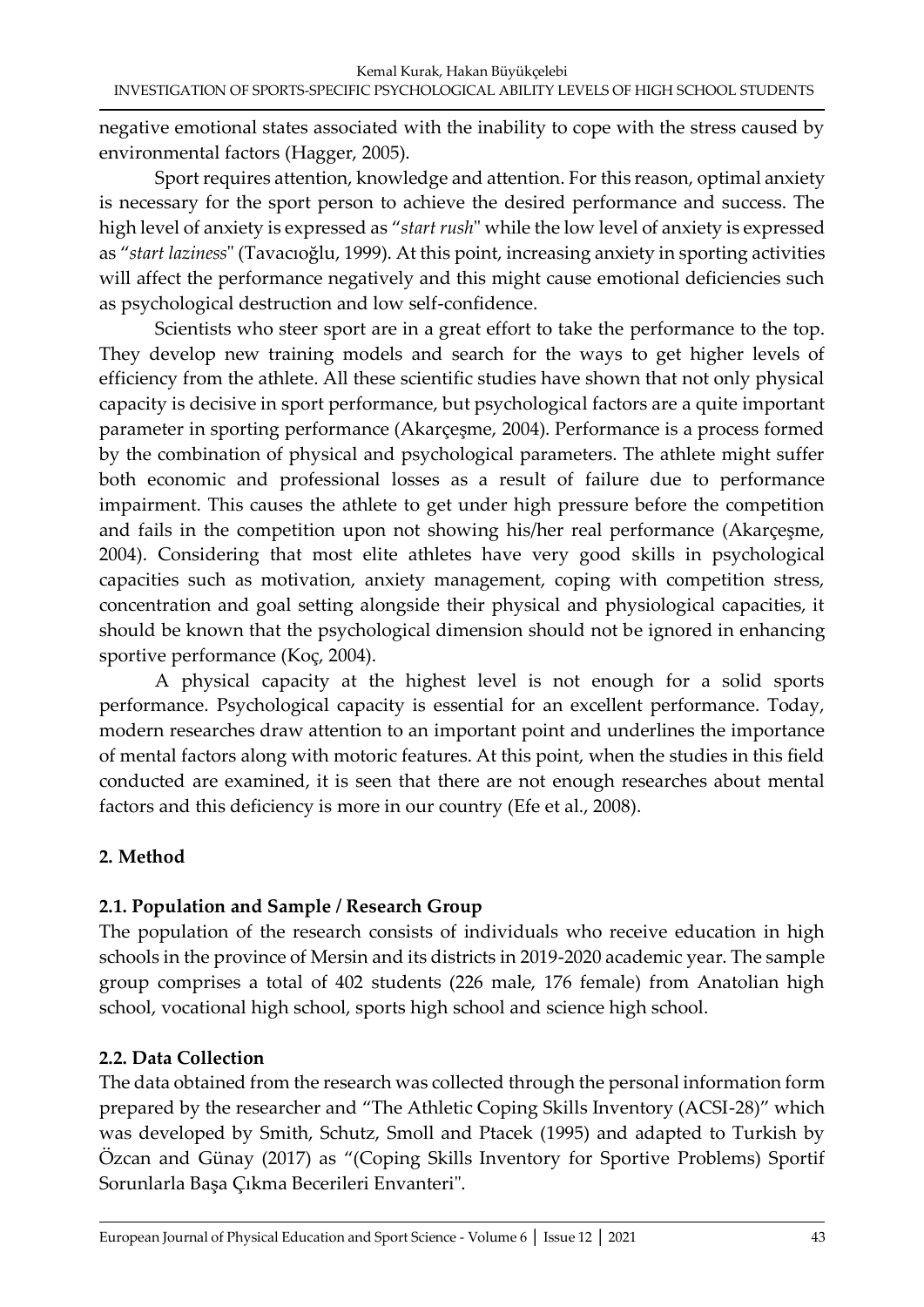## **2.3. Personal Information Form**

In order to reveal the information about the personal characteristics of the research group and to determine how they are shaped according to the characteristics (independent variables) that affect their coping skills with sport problems, the information form including questions related to age, gender, number of exercises per week, type of school, purpose of sport, type of play liked, how they define themselves, education level of the mother and father, branch of sports, the status of playing in the school team, whether there are licensed athletes in the family, sport year and club license status were used.

# **2.4. Athletic Coping Skills Inventory (ACSI-28)**

The scale developed by Smith et al. (1995) aimed to measure athletes' psychological coping ability with difficulties. The structure of the ACSI-28 Scale consists of 28 items and 7 sub-factors. In the scale developed in the form of 4-point Likert-type, the participants were asked to indicate how often they had experiences (almost never  $= 0$ , sometimes  $= 1$ , often = 2, almost always = 3). The total score interval for each subscale is indicated as the lowest 0 and the highest 12, and the higher score obtained from the subscale is expressed as a stronger indicator.

## **2.5. Data Analysis**

Statistical package program (SPSS 22 Version) was used to analyze the data to be obtained from the research. In order to understand which tests should be applied before statistical analysis, it was tested whether the data was normally distributed or not. The Mann Whitney U test was used for paired comparisons and Kruscal Wallis H tests for multiple comparisons. The Mann Whitney U test used for non-parametric data was utilized to detect the source of the difference in multiple comparisons. In the study, significance level was accepted as p <0.05.

### **3. Results**

|                         | ${\bf N}$ | $\%$ |
|-------------------------|-----------|------|
| Age                     |           |      |
| 15                      | 95        | 23,6 |
| 16                      | 120       | 29,9 |
| 17                      | 123       | 30,6 |
| $18\,$                  | 64        | 15,9 |
| Total                   | 402       | 100  |
| Gender                  |           |      |
| Male                    | 226       | 56,2 |
| Female                  | 176       | 43,8 |
| Total                   | 402       | 100  |
| <b>High School Type</b> |           |      |
| Anatolian               | 134       | 33,3 |
| Vocational              | 72        | 17,9 |
| <b>Sports</b>           | 112       | 27,9 |

**Table 1:** Frequency values of the research group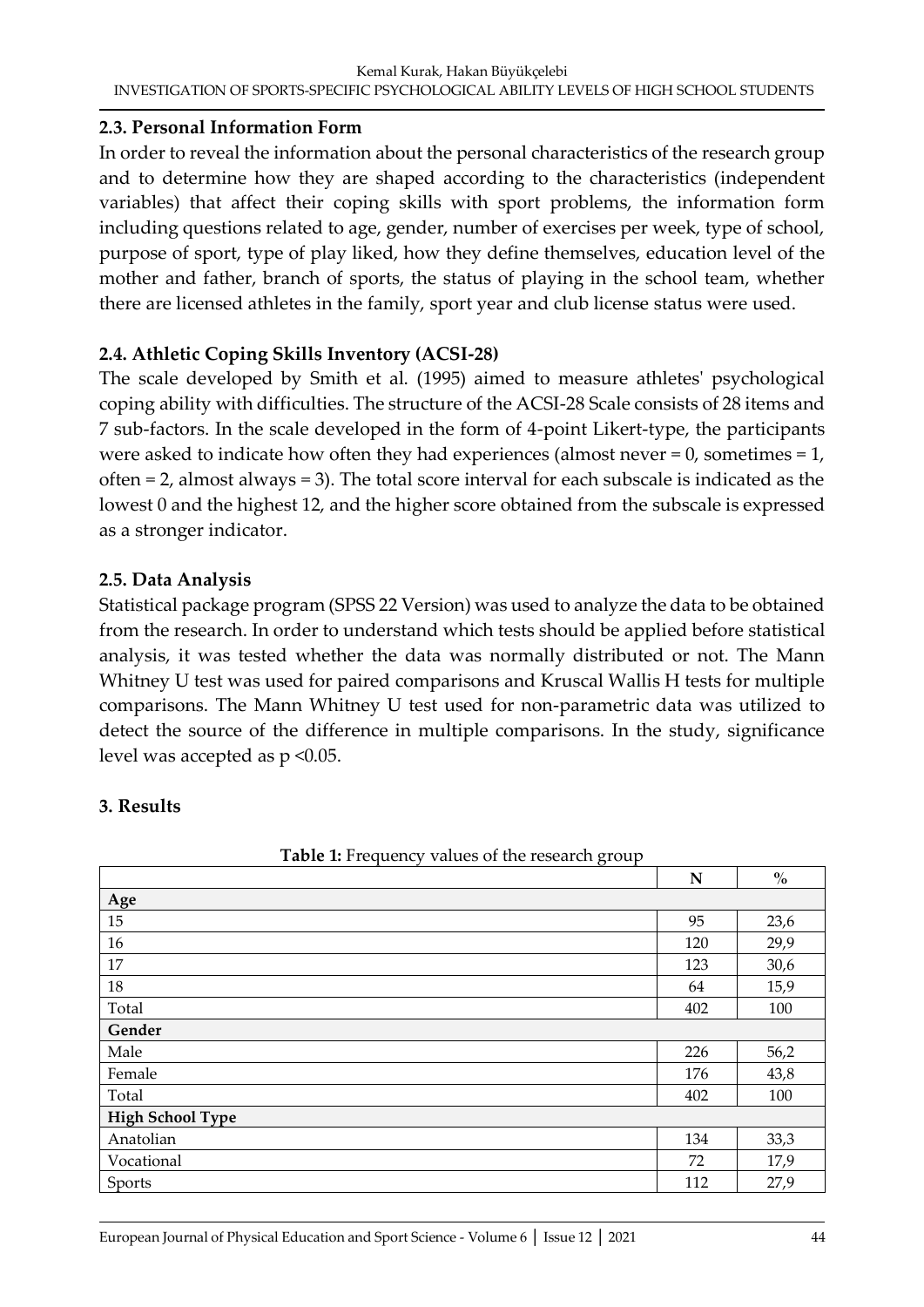| Science                                | 84  | 20,9 |
|----------------------------------------|-----|------|
| Total                                  | 402 | 100  |
| <b>Sport Year</b>                      |     |      |
| 0-2 years                              | 124 | 30,8 |
| 3-5 years                              | 116 | 28,9 |
| 6-7 years                              | 76  | 18,9 |
| 8 years and more                       | 86  | 21,4 |
| Total                                  | 402 | 100  |
| <b>Weekly Training/Exercise Number</b> |     |      |
| 1                                      | 67  | 16,7 |
| $\overline{2}$                         | 80  | 19,9 |
| 3                                      | 68  | 16,9 |
| $\overline{4}$                         | 96  | 23,9 |
| 5 and more                             | 91  | 22,6 |
| Total                                  | 402 | 100  |
| <b>Branch</b>                          |     |      |
| <b>Individual Sport</b>                | 168 | 41,8 |
| Team Sport                             | 234 | 58,2 |
| Total                                  | 402 | 100  |
| Club License                           |     |      |
| Yes                                    | 207 | 51,5 |
| $\rm No$                               | 195 | 48,5 |
| Total                                  | 402 | 100  |

|                                 | N   | $\frac{0}{0}$ |
|---------------------------------|-----|---------------|
| <b>Mother's Education Level</b> |     |               |
| Primary School                  | 176 | 43,8          |
| Secondary School                | 91  | 22,6          |
| High School                     | 63  | 15,7          |
| University                      | 72  | 17,9          |
| Total                           | 402 | 100           |
| Play Type Liked                 |     |               |
| <b>Associative Play</b>         | 98  | 24,4          |
| Cooperative Play                | 230 | 57,2          |
| Solitary (Independent) Play     | 74  | 18,4          |
| Total                           | 402 | 100           |
| <b>Father's Education Level</b> |     |               |
| Primary School                  | 106 | 26,4          |
| Secondary School                | 119 | 29,6          |
| High School                     | 93  | 23,1          |
| University                      | 84  | 20,9          |
| Total                           | 402 | 100           |
| <b>Purpose of Sport</b>         |     |               |
| Winning                         | 124 | 30,8          |
| Improvement                     | 116 | 28,9          |
| Entertainment, Enjoyment        | 162 | 40,3          |
| Total                           | 402 | 100           |

## **Table 2:** Frequency values of the research group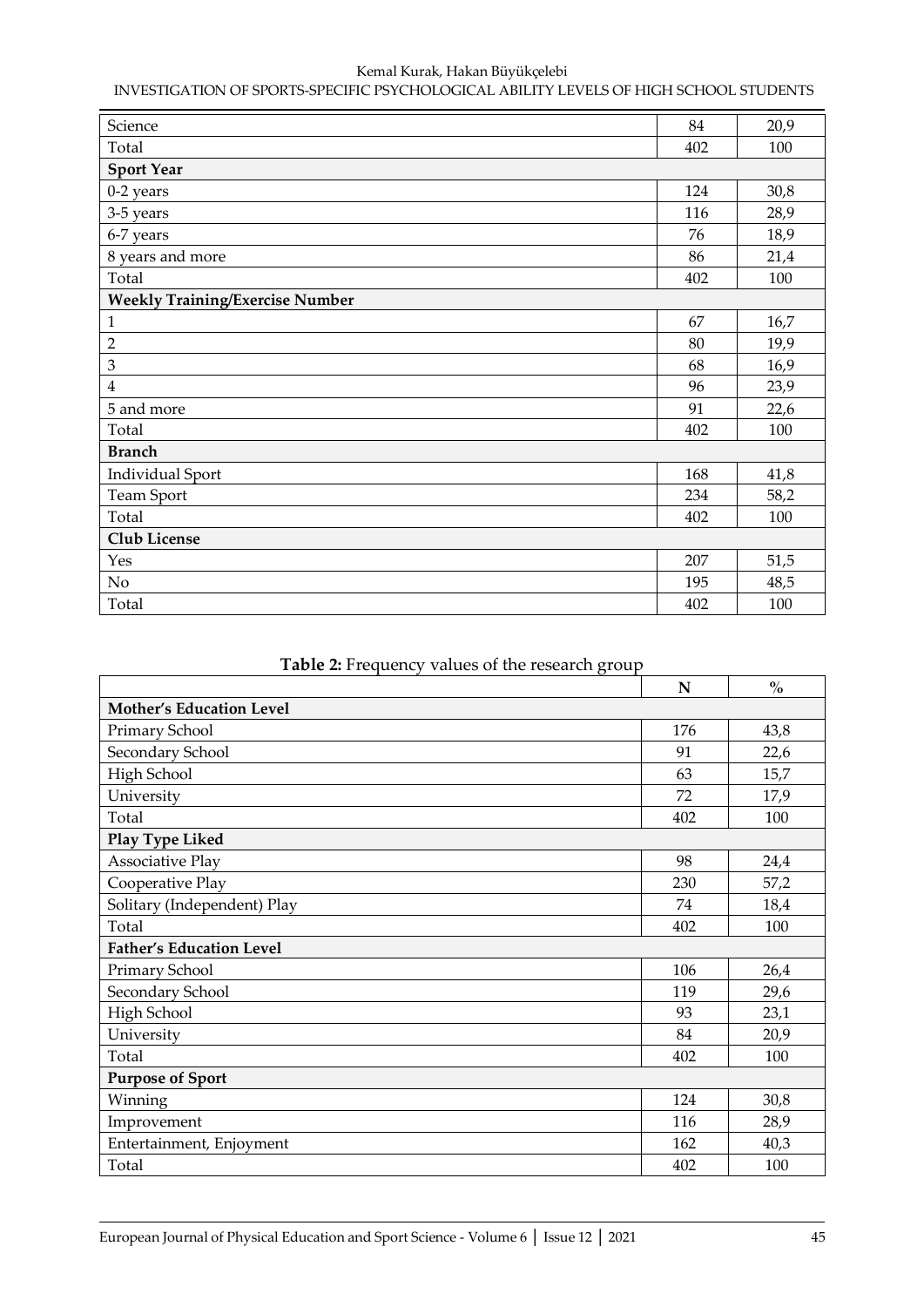| Playing in the School Team     |     |      |  |  |  |  |  |  |
|--------------------------------|-----|------|--|--|--|--|--|--|
| Yes                            | 201 | 49,6 |  |  |  |  |  |  |
| No                             | 204 | 50,4 |  |  |  |  |  |  |
| Total                          | 405 | 100  |  |  |  |  |  |  |
| Licensed Athlete in the Family |     |      |  |  |  |  |  |  |
| Yes                            | 137 | 34,1 |  |  |  |  |  |  |
| No                             | 265 | 65,9 |  |  |  |  |  |  |
| Total                          | 402 | 100  |  |  |  |  |  |  |
| Self-Definition                |     |      |  |  |  |  |  |  |
| Asocial-Introvert              | 183 | 45,5 |  |  |  |  |  |  |
| Social-Extrovert               | 219 | 54,5 |  |  |  |  |  |  |
| Total                          | 402 | 100  |  |  |  |  |  |  |

**Table 3:** Analysis results of the research group by the gender variable

| Sub-dimensions            | Gender | N   | X    | Ss  | t        | p       |  |
|---------------------------|--------|-----|------|-----|----------|---------|--|
| Goal Setting/             | Male   | 226 | 1,79 | ,66 |          | $,012*$ |  |
| <b>Mental Preparation</b> | Female | 176 | 1,62 | ,74 | $-2,504$ |         |  |
|                           | Male   | 226 | 1,93 | ,61 |          |         |  |
| Concentration             | Female | 176 | 1,76 | ,66 | $-2,529$ | $,011*$ |  |
|                           | Male   | 226 | 1,84 | ,78 |          |         |  |
| Free from Anxiety         | Female | 176 | 1,85 | ,83 | $-297$   | ,767    |  |
| High Performance          | Male   | 226 | 1,36 | ,73 |          |         |  |
| under Pressure            | Female | 176 | ,98  | ,72 | $-5,359$ | $,000*$ |  |
|                           | Male   | 226 | 1,85 | ,70 |          |         |  |
| Coping with Difficulty    | Female | 176 | 1,69 | ,75 | $-2,314$ | $,021*$ |  |
| Confidence and            | Male   | 226 | 2,19 | ,64 |          |         |  |
| Achievement Motive        | Female | 176 | 2,08 | ,73 | $-1,265$ | ,206    |  |
|                           | Male   | 226 | 2,26 | ,57 |          |         |  |
| Coaching Status           | Female | 176 | 2,15 | ,66 | $-1,462$ | ,144    |  |

According to Table 3, it was determined that there was a statistically significant difference in favor of male students in terms of goal setting / mental preparation, concentration, high performance under pressure and coping with difficulty according to the gender variable of the research group.

| Sub-dimensions            | Age      | N   | $\bar{x}$ | <b>SD</b> | $\mathbf{X}^2$ | D    | Difference U Test |
|---------------------------|----------|-----|-----------|-----------|----------------|------|-------------------|
|                           | $a-15$   | 95  | 1,66      | ,68       |                |      |                   |
| Goal Setting/             | $b-16$   | 120 | 1,67      | ,73       |                |      |                   |
| <b>Mental Preparation</b> | $c-17$   | 123 | 1,77      | ,72       | 2,770          | ,429 |                   |
|                           | $d-18$   | 64  | 1,76      | ,62       |                |      |                   |
|                           | $a-15$   | 95  | 1,81      | ,70       |                |      |                   |
|                           | $b-16$   | 120 | 1,87      | ,64       |                | ,940 |                   |
| Concentration             | $c-17$   | 123 | 1,86      | ,62       | ,402           |      |                   |
|                           | $d-18$   | 64  | 1,89      | ,58       |                |      |                   |
|                           | $a - 15$ | 95  | 1,74      | ,88       |                |      |                   |
| Free from                 | $b-16$   | 120 | 1,88      | ,84       | 1,555          | ,670 |                   |
| Anxiety                   | $c-17$   | 123 | 1,87      | ,69       |                |      |                   |

**Table 4:** Analysis results of the research group by the age variable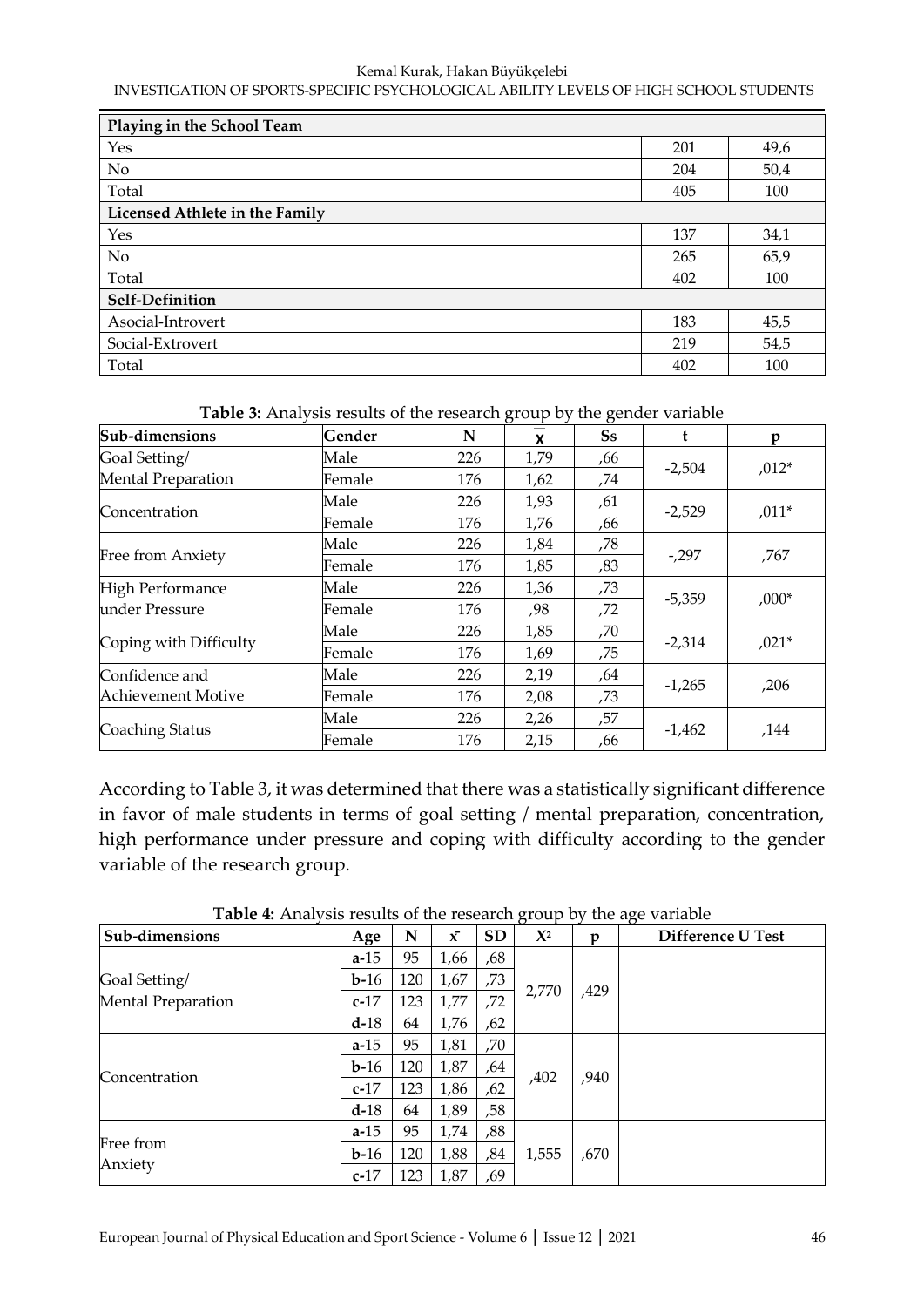Kemal Kurak, Hakan Büyükçelebi

INVESTIGATION OF SPORTS-SPECIFIC PSYCHOLOGICAL ABILITY LEVELS OF HIGH SCHOOL STUDENTS

|                         | $d-18$ | 64  | 1,88 | ,83 |       |      |  |  |  |
|-------------------------|--------|-----|------|-----|-------|------|--|--|--|
|                         | $a-15$ | 95  | 1,09 | ,68 |       |      |  |  |  |
| <b>High Performance</b> | $b-16$ | 120 | 1,23 | ,75 |       |      |  |  |  |
| under Pressure          | $c-17$ | 123 | 122  | ,75 | 2,284 | ,516 |  |  |  |
|                         | $d-18$ | 64  | 1,23 | ,85 |       |      |  |  |  |
|                         | $a-15$ | 95  | 1,70 | ,76 |       |      |  |  |  |
| Coping                  | $b-16$ | 120 | 1,80 | ,78 |       | ,734 |  |  |  |
| with Difficulty         | $c-17$ | 123 | 1,81 | ,67 | 1,278 |      |  |  |  |
|                         | $d-18$ | 64  | 1,82 | ,71 |       |      |  |  |  |
|                         | $a-15$ | 95  | 2,11 | ,70 |       |      |  |  |  |
| Confidence and          | $b-16$ | 120 | 2,12 | ,70 |       |      |  |  |  |
| Achievement Motive      | $c-17$ | 123 | 2,19 | ,66 | ,870  | ,833 |  |  |  |
|                         | $d-18$ | 64  | 2,12 | ,68 |       |      |  |  |  |
|                         | $a-15$ | 95  | 2,25 | ,59 |       |      |  |  |  |
| Coaching                | $b-16$ | 120 | 2,28 | ,65 |       | ,091 |  |  |  |
| Status                  | $c-17$ | 123 | 2,20 | ,57 | 6,478 |      |  |  |  |
|                         | $d-18$ | 64  | 2,05 | ,66 |       |      |  |  |  |

According to Table 4, no statistically significant difference was observed in any subdimension related to the skills of the research group to deal with sporting problems depending on the age variable.

| Sub-dimensions            | <b>High School Type</b>                                                 | N   | $\bar{\mathbf{x}}$ | <b>SD</b> | $\mathbf{X}^2$  | $\mathbf{p}$ | Difference U Test |
|---------------------------|-------------------------------------------------------------------------|-----|--------------------|-----------|-----------------|--------------|-------------------|
|                           | a. Anatolian                                                            |     | 134 1,76           | ,64       |                 |              |                   |
| Goal Setting/             | b. Vocational                                                           | 72  | 1,62               | ,82       |                 |              | c>a,b,d           |
| <b>Mental Preparation</b> | c. Sports                                                               |     | 112 1,93           | ,62       | 26,233          | $,000*$      | a > d             |
|                           | d. Science                                                              | 84  | 1,42               | ,67       |                 |              |                   |
|                           | 134 1,86<br>a. Anatolian<br>,61<br> 1,82 <br>b. Vocational<br>,71<br>72 |     |                    |           |                 |              |                   |
| Concentration             |                                                                         |     |                    |           | c > d           |              |                   |
|                           | c. Sports                                                               |     | $112$ 2,00         | ,62       | $11,066$ , 011* |              |                   |
|                           | d. Science                                                              | 84  | 1,69               | ,60       |                 |              |                   |
|                           | a. Anatolian                                                            |     | 134 1,95           | ,73       |                 |              |                   |
| Free                      | b. Vocational                                                           | 72  | 2,02               | ,86       | 13,379          | ,004         |                   |
| from Anxiety              | c. Sports                                                               |     | 112 1,71           | ,79       |                 |              | a,b>c,d           |
|                           | d. Science                                                              | 84  | 1,71               | ,84       |                 |              |                   |
|                           | a. Anatolian                                                            |     | 134 1,30           | ,73       |                 |              |                   |
| <b>High Performance</b>   | b. Vocational                                                           | 72  | ,95                | ,70       |                 |              |                   |
| under Pressure            | c. Sports                                                               | 112 | 1,37               | ,76       | $21,234$ ,000*  |              | $a, c$ b,d        |
|                           | d. Science                                                              | 84  | 1,02               | ,73       |                 |              |                   |
|                           | a. Anatolian                                                            |     | 134 1,79           | ,72       |                 |              |                   |
| Coping                    | b. Vocational                                                           | 72  | 1,76               | ,80       | 9,291           |              | c > d             |
| with Difficulty           | c. Sports                                                               | 112 | 1,92               | ,72       |                 | $,026*$      |                   |
|                           | d. Science                                                              | 84  | 1,60               | ,66       |                 |              |                   |
|                           | a. Anatolian                                                            |     | 134 2,14           | ,65       |                 |              |                   |
| Confidence and            | b. Vocational                                                           | 72  | 2,05               | ,83       |                 |              |                   |
| <b>Achievement Motive</b> | c. Sports                                                               |     | $112$ 2,30         | ,60       | 10,832          | $,013*$      | c > d             |
|                           | d. Science                                                              |     | 84 1,99            | ,66       |                 |              |                   |

**Table 5:** Analysis results of the study group by high school type variable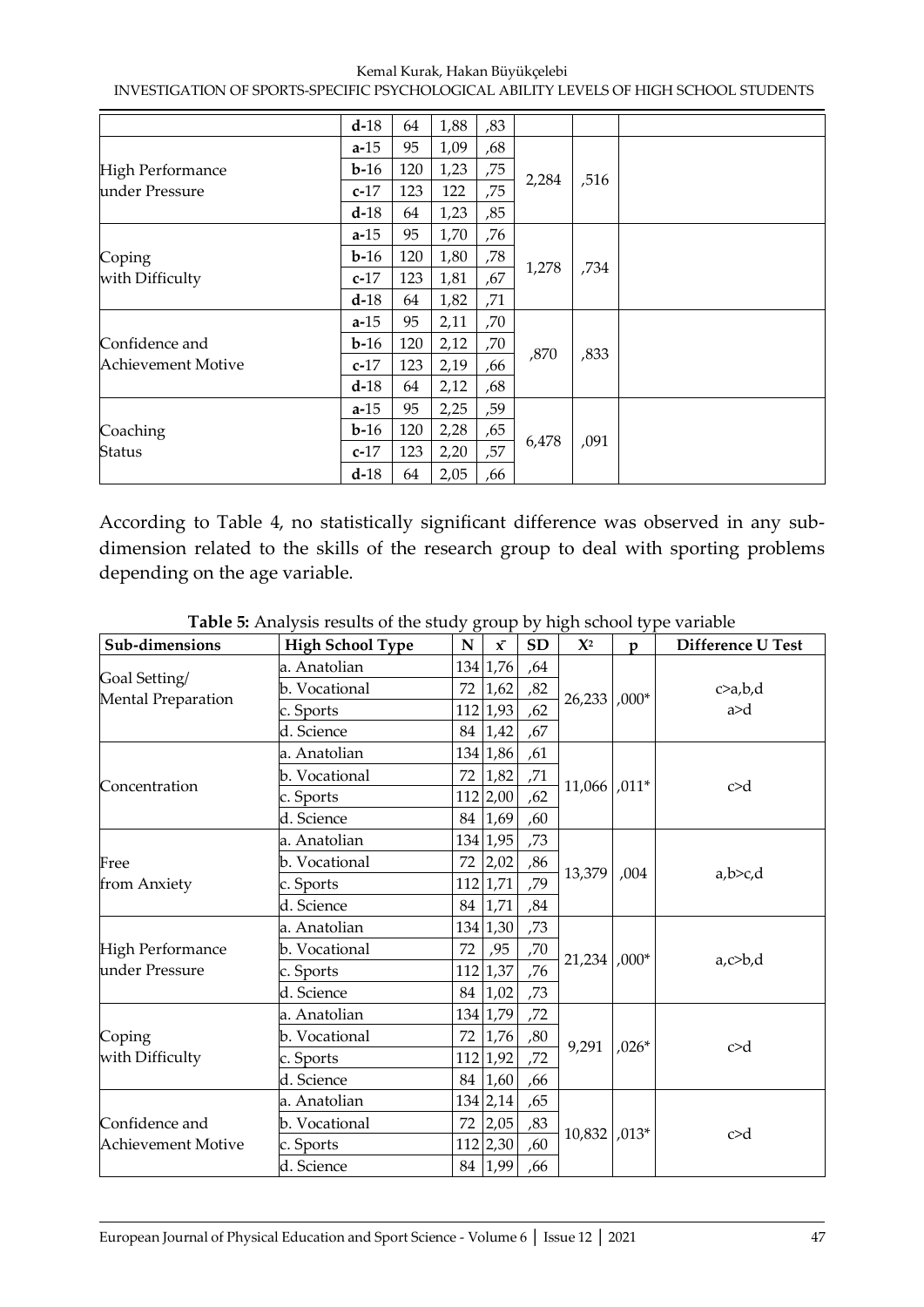|                 | a. Anatolian                 |         | 134 2,19       | ,65 |       |      |
|-----------------|------------------------------|---------|----------------|-----|-------|------|
|                 | Vocational<br>$\mathbf{b}$ . | 70<br>∠ | $\sim$<br>$-1$ | ,70 | 3,620 |      |
| Coaching Status | c. Sports                    |         | 12 2,24        | ,58 |       | ,306 |
|                 | . Science                    | 84      |                | ,53 |       |      |

According to Table 5, it was found that there was a statistically significant difference in all sub-dimensions except for the sub-dimension of being open to learning in the research group by the high school type variable ( $p \le 0.05$ ).

| Sub-dimension             | <b>Education Level of Mother</b> | ${\bf N}$ | $\bar{\mathbf{x}}$ | <b>SD</b>       | $\mathbf{X}^2$ | $\mathbf{p}$ | Difference U Test |
|---------------------------|----------------------------------|-----------|--------------------|-----------------|----------------|--------------|-------------------|
|                           | a. Primary school                | 176       | 1,77               | ,68             |                |              |                   |
| Goal Setting/             | b. Secondary school              | 91        | 1,81               | ,64             |                |              |                   |
| Mental Preparation        | c. High School                   | 63        | 1,54               | $\overline{71}$ | 8,773,032*     |              | a,b>c,d           |
| Concentration             | d. University                    | 72        | 1,59               | ,76             |                |              |                   |
|                           | a. Primary School                | 176       | 1,89               | ,64             |                |              |                   |
|                           | b. Secondary School              | 91        | 1,84               | ,64             | 1,404,705      |              |                   |
|                           | c. High School                   | 63        | 1,78               | ,63             |                |              |                   |
|                           | d. University                    | 72        | 1,87               | ,63             |                |              |                   |
|                           | a. Primary school                | 176       | 1,86               | ,77             |                |              |                   |
| Free                      | b. Secondary School              | 91        | 1,91               | ,83             | 1,985,575      |              |                   |
| from Anxiety              | c. High School                   | 63        | 1,74               | ,82             |                |              |                   |
|                           | d. University                    | 72        | 1,81               | ,85             |                |              |                   |
|                           | a. Primary school                | 176       | 1,24               | ,72             | 2,647,449      |              |                   |
| High Performance          | b. Secondary School              | 91        | 1,23               | ,78             |                |              |                   |
| under Pressure            | c. High School                   | 63        | 1,11               | ,66             |                |              |                   |
|                           | d. University                    | 72        | 1,12               | ,85             |                |              |                   |
|                           | a. Primary School                | 176       | 1,80               | ,72             |                |              |                   |
| Coping                    | b. Secondary school              | 91        | 1,80               | ,73             | ,544           | ,909         |                   |
| with Difficulty           | c. High school                   | 63        | 1,73               | ,78             |                |              |                   |
|                           | d. University                    | 72        | 1,75               | ,71             |                |              |                   |
|                           | a. Primary School                | 176       | 2,21               | ,66             |                |              |                   |
| Confidence and            | b. Secondary school              | 91        | 2,13               | ,69             |                |              |                   |
| <b>Achievement Motive</b> | c. High school                   | 63        | 2,06               | ,73             | 3,553, 314     |              |                   |
|                           | d. University                    | 72        | 2,06               | ,70             |                |              |                   |
|                           | a. Primary school                | 176       | 2,26               | ,60             |                |              |                   |
|                           | b. Secondary school              | 91        | 2,13               | ,67             |                |              |                   |
| Coaching Status           | c. High school                   | 63        | 2,15               | ,65             | 2,574, 462     |              |                   |
|                           | d. University                    | 72        | 2,26               | , 54            |                |              |                   |

**Table 6:** Analysis results of the research group by the mother's education level variable

According to Table 6, a statistically significant difference was found only in the Goal Setting / Mental Preparation sub-dimension according to the mother's education level variable of the research group (p < 0.05).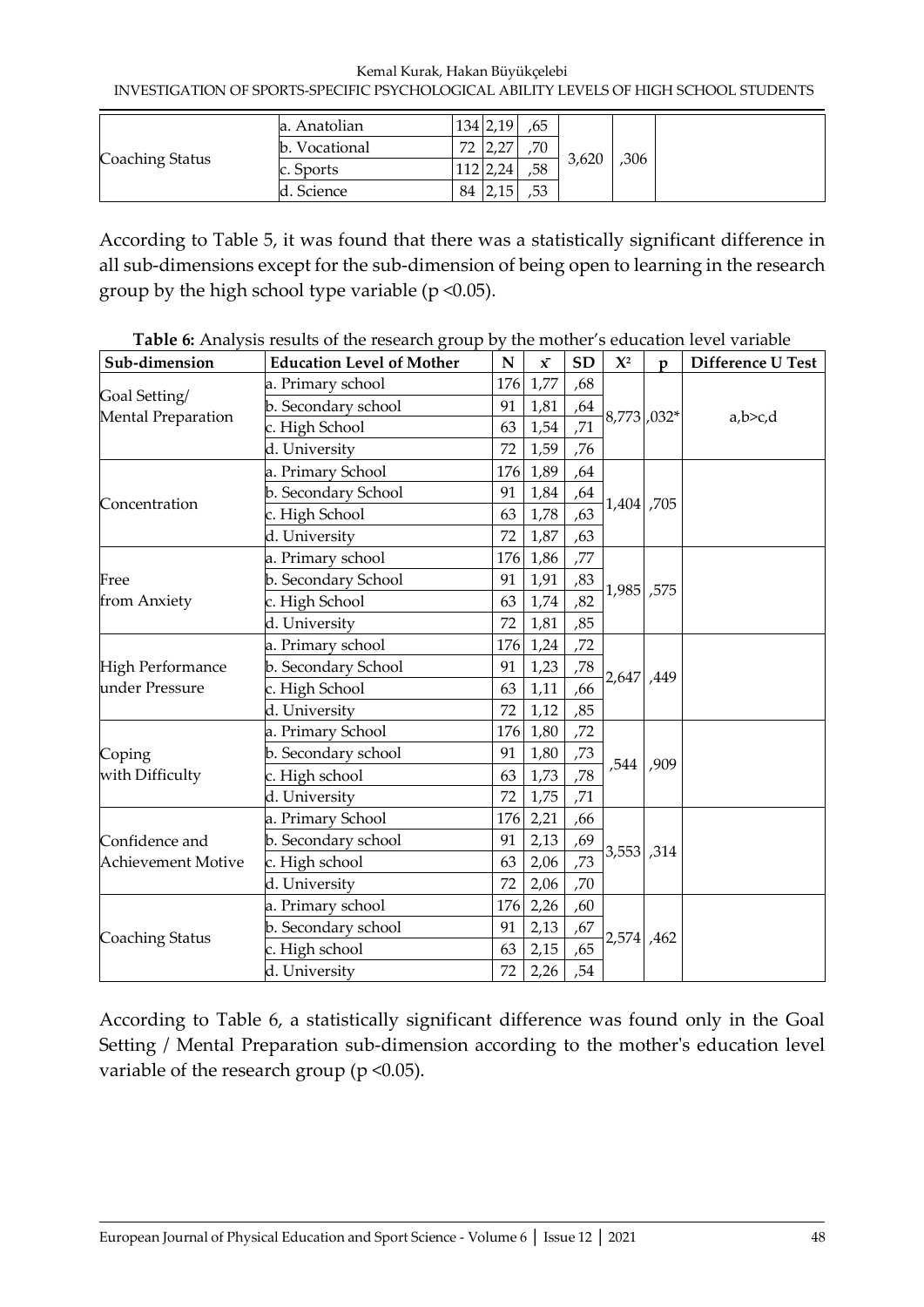| Sub-dimension                       | <b>Education Level of Father</b> | $\mathbf N$            | $\bar{x}$       | <b>SD</b> | $\mathbf{X}^2$ | $\mathbf{p}$ | Difference U Test |  |
|-------------------------------------|----------------------------------|------------------------|-----------------|-----------|----------------|--------------|-------------------|--|
|                                     | a. Primary school                |                        | 106 1,81        | ,62       |                |              |                   |  |
| Goal Setting/<br>Mental Preparation | b. Secondary school              |                        | $119$ 1,70      | ,69       | $-11,893,008*$ |              |                   |  |
|                                     | c. High school                   | 93                     | 1,82            | , 72      |                |              | d < a,b,c         |  |
|                                     | d. University                    | 84                     | 1,49            | ,73       |                |              |                   |  |
|                                     | a. Primary school                |                        | $106 \mid 1,83$ | ,59       |                |              |                   |  |
| Concentration                       | b. Secondary school              |                        | 119 1,86        | ,71       | 4,158,245      |              |                   |  |
|                                     | c. High school                   | 93                     | 1,96            | ,60       |                |              |                   |  |
|                                     | d. University                    | 84                     | 1,77            | ,61       |                |              |                   |  |
|                                     | a. Primary school                |                        | 106 1,77        | ,77       |                |              |                   |  |
| Free                                | b. Secondary school              |                        | 119 1,89        | ,82       | 3,609          |              |                   |  |
| from Anxiety                        | c. High school                   | 93                     | 1,92            | ,77       |                | ,307         |                   |  |
|                                     | d. University                    | 84                     | 1,78            | ,86       |                |              |                   |  |
|                                     | a. Primary school                | $106 \mid 1,24$<br>,69 |                 |           |                |              |                   |  |
| High Performance                    | b. Secondary school              | 119                    | 1,27            | ,78       | 4,481,214      |              |                   |  |
| under Pressure                      | c. High school                   | 93                     | 1,17            | ,75       |                |              |                   |  |
|                                     | d. University                    | 84                     | 1,06            | ,77       |                |              |                   |  |
|                                     | a. Primary school                |                        | $106 \mid 1,76$ | ,72       |                |              |                   |  |
| Coping                              | b. Secondary school              |                        | 119 1,88        | ,77       | 6,089          | ,107         |                   |  |
| with Difficulty                     | c. High school                   | 93                     | 1,83            | ,71       |                |              |                   |  |
|                                     | d. University                    | 84                     | 1,62            | ,69       |                |              |                   |  |
|                                     | a. Primary school                |                        | $106$ 2,21      | ,65       |                |              |                   |  |
| Confidence and                      | b. Secondary school              |                        | $119$ 2,16      | ,74       | 4,521          | ,210         |                   |  |
| <b>Achievement Motive</b>           | c. High school                   | 93                     | 2,15            | ,64       |                |              |                   |  |
|                                     | d. University                    | 84                     | 2,01            | ,68       |                |              |                   |  |
|                                     | a. Primary school                |                        | $106$ 2,20      | ,64       |                |              |                   |  |
|                                     | b. Secondary school              |                        | $119$ 2,25      | ,61       |                |              |                   |  |
| Coaching Status                     | c. High school                   | 93                     | 2,20            | ,64       | 1,186          | ,756         |                   |  |
|                                     | d. University                    | 84                     | 2,18            | ,57       |                |              |                   |  |

**Table 7:** Analysis results of the research group by the father's education level variable

Table 7 points out a statistically significant difference in the Goal Setting / Mental Preparation sub-dimension of the research group according to the variable of father's education level (p <0.05).

|  | Table 8: Analysis results of the research group by the variable of Play Type Liked |  |  |  |  |
|--|------------------------------------------------------------------------------------|--|--|--|--|
|  |                                                                                    |  |  |  |  |

|                                     | $\epsilon$                |     |           |           |                |      |                   |
|-------------------------------------|---------------------------|-----|-----------|-----------|----------------|------|-------------------|
| Sub-dimensions                      | Play Type Liked           | N   | $\bar{x}$ | <b>SD</b> | $\mathbf{X}^2$ | p    | Difference U Test |
|                                     | a. Associative            | 98  | 1,68      | ,71       |                |      |                   |
| Goal Setting/<br>Mental Preparation | b. Cooperative            | 230 | 1,72      | ,66       | ,234           | ,889 |                   |
|                                     | c. Solitary (Independent) | 74  | 1,73      | .79       |                |      |                   |
|                                     | a. Associative            | 98  | 1,87      | ,63       |                |      |                   |
| Concentration                       | b. Cooperative            | 230 | 1,88      | ,64       | 1,663, 435     |      |                   |
|                                     | c. Solitary (Independent) | 74  | 1,76      | ,65       |                |      |                   |
|                                     | a. Associative            | 98  | 1,93      | ,78       |                |      |                   |
| Free from                           | b. Cooperative            | 230 | 1,85      | ,80       | 4,088, 129     |      |                   |
| Anxiety                             | c. Solitary (Independent) | 74  | 1,70      | ,83       |                |      |                   |
| <b>High Performance</b>             | a. Associative            | 98  | 1,18      | ,75       |                |      |                   |
| under Pressure                      | b. Cooperative            | 230 | 1,18      | .75       | ,331           | ,847 |                   |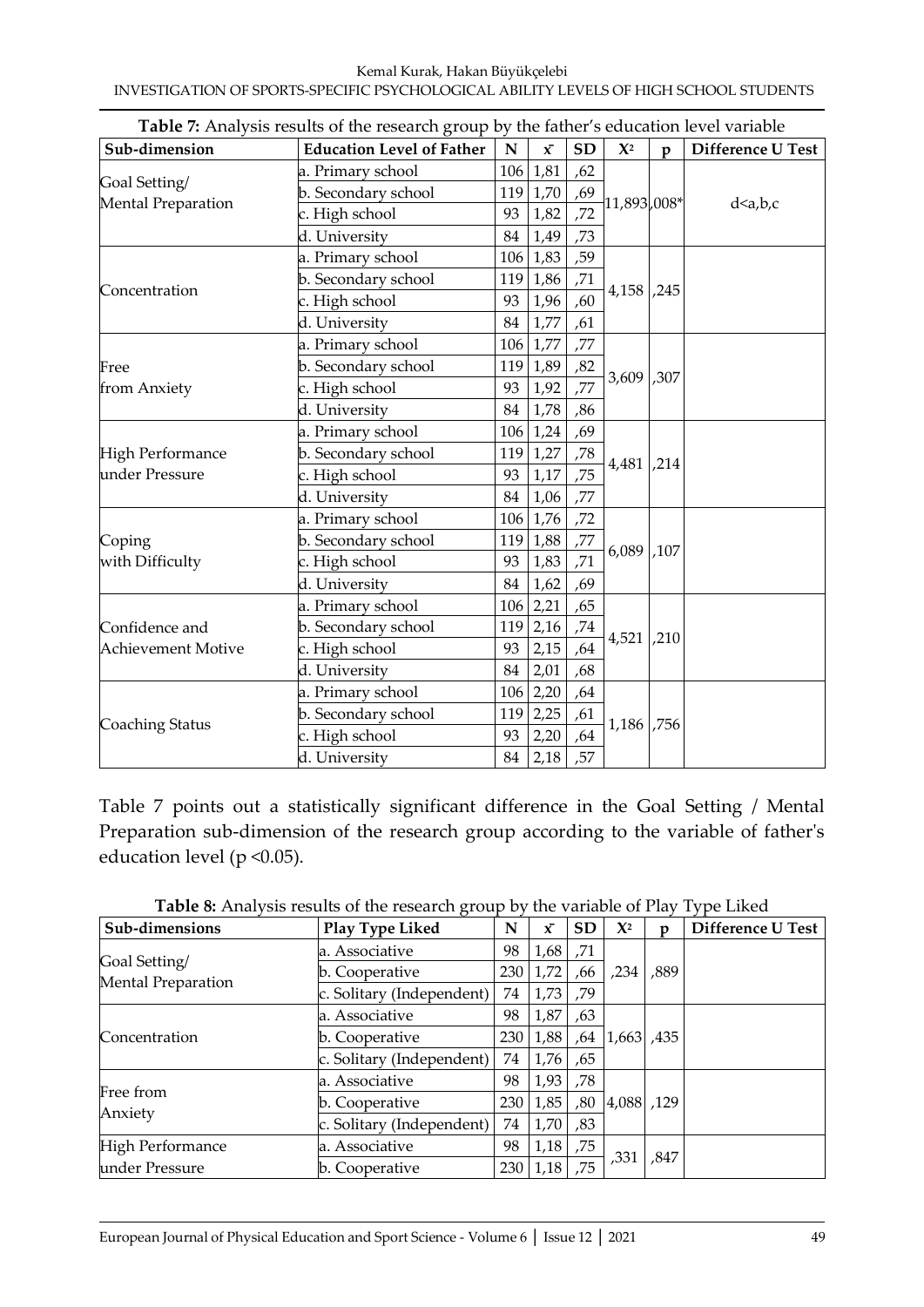|                                      | c. Solitary (Independent) | 74  | $1,25$ , 77 |     |                                         |             |
|--------------------------------------|---------------------------|-----|-------------|-----|-----------------------------------------|-------------|
|                                      | a. Associative            | 98  | 1,89        | ,73 |                                         |             |
| Coping<br>with Difficulty            | b. Cooperative            | 230 |             |     | $1,80$ , 73 $ 8,164$ , 017 <sup>*</sup> | $c \le a,b$ |
|                                      | c. Solitary (Independent) | 74  | $1,58$ , 70 |     |                                         |             |
|                                      | a. Associative            | 98  | 2,18        | ,65 |                                         |             |
| Confidence and<br>Achievement Motive | b. Cooperative            | 230 | 2,18        | .65 | 4,535, 104                              |             |
|                                      | c. Solitary (Independent) | 74  | 1,95        | ,80 |                                         |             |
|                                      | a. Associative            | 98  | 2,20        | ,66 |                                         |             |
| Coaching Status                      | b. Cooperative            | 230 | 2,25        | ,59 | 2,378, 304                              |             |
|                                      | c. Solitary (Independent) | 74  | 2,12        | .63 |                                         |             |

Table 8 indicates a statistically significant difference only in the sub-dimension of coping with difficulty according to the variable of play type liked of the research group (p <0.05).

| Sub-dimensions                              | <b>Sport Purpose</b> | N   | $\bar{x}$       | <b>SD</b> | $\mathbf{X}^2$ | p       | Difference U Test |  |
|---------------------------------------------|----------------------|-----|-----------------|-----------|----------------|---------|-------------------|--|
|                                             | a. Winning           | 124 | 1,73            | ,71       |                |         |                   |  |
| Goal Setting/                               | b. Improvement       | 116 | 1,85            | ,60       | 7,007          | $,030*$ | b>c               |  |
| Mental Preparation                          | c. Entertainment     | 162 | 1,60            | ,73       |                |         |                   |  |
|                                             | a. Winning           |     | 124 1,97        | ,69       |                |         |                   |  |
| Concentration                               | b. Improvement       | 116 | 1,91            | ,59       | 12,593         | $,002*$ | b>c               |  |
|                                             | c. Entertainment     | 162 | 1,73            | ,61       |                |         |                   |  |
| Free from Anxiety                           | a. Winning           | 124 | 1,87            | ,79       |                |         |                   |  |
|                                             | b. Improvement       |     | $116 \mid 1,85$ | ,75       | ,126           | ,939    |                   |  |
|                                             | c. Entertainment     | 162 | 1,82            | ,85       |                |         |                   |  |
|                                             | a. Winning           | 124 | 1,27            | ,81       |                |         |                   |  |
| <b>High Performance</b><br>under Pressure   | b. Improvement       | 116 | 1,29            | ,71       | 6,862          | $,032*$ | b>c               |  |
|                                             | c. Entertainment     | 162 | 1,08            | ,72       |                |         |                   |  |
|                                             | a. Winning           |     | $124 \mid 1,71$ | ,79       |                |         |                   |  |
| Coping                                      | b. Improvement       |     | 116 1,94        | ,67       | 6,677          | $,035*$ | b>a,c             |  |
| with Difficulty                             | c. Entertainment     | 162 | 1,72            | ,71       |                |         | a > c             |  |
|                                             | a. Winning           |     | $124 \mid 2,15$ | ,75       |                |         |                   |  |
| Confidence and<br><b>Achievement Motive</b> | b. Improvement       | 116 | 2,22            | ,64       | 3,858          | ,145    |                   |  |
|                                             | c. Entertainment     | 162 | 2,07            | ,66       |                |         |                   |  |
|                                             | a. Winning           | 124 | 2,14            | ,65       |                |         |                   |  |
| Coaching Status                             | b. Improvement       | 116 | 2,29            | ,60       | 3,408          | ,182    |                   |  |
|                                             | c. Entertainment     | 162 | 2,21            | ,60       |                |         |                   |  |

**Table 9:** Analysis results of the research group by the Sport Purpose variable

Table 9 presents a statistically significant difference in the sub-dimensions of Goal setting / Mental preparation, Concentration, High performance under pressure and Coping with difficulty according to the Sport purpose variable of the research group (p <0.05).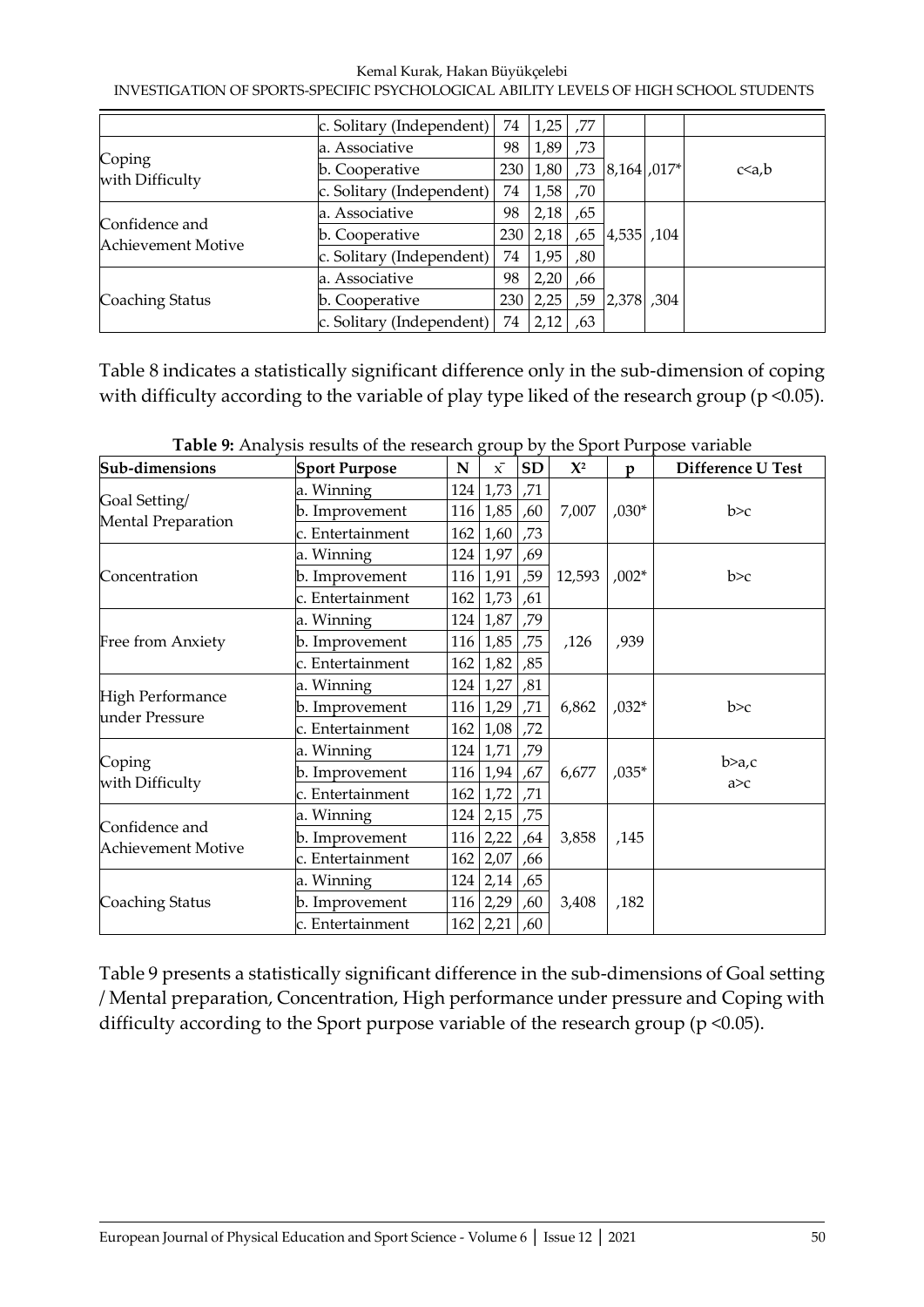|                           |                   | <b>Table 10:</b> Analysis results of the research group by the Sport year variable |           |           |                |         |                           |  |  |
|---------------------------|-------------------|------------------------------------------------------------------------------------|-----------|-----------|----------------|---------|---------------------------|--|--|
| Sub-dimensions            | <b>Sport Year</b> | ${\bf N}$                                                                          | $\bar{x}$ | <b>SD</b> | $\mathbf{X}^2$ | p       | Difference U Test         |  |  |
|                           | a. 0-2 yr.        | 124                                                                                | 1,30      | ,59       |                |         |                           |  |  |
| Goal Setting/             | b. 3-5 yr.        | 116                                                                                | 1,73      | ,66       | 85,106         | $,000*$ | a <b,c.d< td=""></b,c.d<> |  |  |
| Mental Preparation        | c. 6-7 yr.        | 76                                                                                 | 1,88      | ,65       |                |         |                           |  |  |
|                           | $d. 8$ and $+$    | 86                                                                                 | 2,15      | ,61       |                |         |                           |  |  |
|                           | a. 0-2 yr.        | 124                                                                                | 1,44      | ,56       |                |         |                           |  |  |
|                           | $b. 3-5 yr.$      | 116                                                                                | 1,92      | ,63       |                |         |                           |  |  |
| Concentration             | c. 6-7 yr.        | 76                                                                                 | 2,12      | ,53       | 81,462         | $,000*$ | a <b,c.d< td=""></b,c.d<> |  |  |
|                           | $d. 8$ and $+$    | 86                                                                                 | 2,13      | ,54       |                |         |                           |  |  |
|                           | a. 0-2 yr.        | 124                                                                                | 1,53      | ,81       |                |         |                           |  |  |
| Free from                 | b. 3-5 yr.        | 116                                                                                | 1,96      | ,76       |                |         |                           |  |  |
| Anxiety                   | c. 6-7 yr.        | 76                                                                                 | 1,98      | ,75       | 26,625         | $,000*$ | a <b,c.d< td=""></b,c.d<> |  |  |
|                           | $d. 8$ and $+$    | 86                                                                                 | 2,02      | ,77       |                |         |                           |  |  |
|                           | a. 0-2 yr.        | 124                                                                                | 1,97      | ,63       |                |         |                           |  |  |
| <b>High Performance</b>   | b. 3-5 yr.        | 116                                                                                | 1,31      | ,76       | 12,601         | $,006*$ |                           |  |  |
| under Pressure            | c. 6-7 yr.        | 76                                                                                 | 1,31      | ,83       |                |         | a <b,c.d< td=""></b,c.d<> |  |  |
|                           | d. $8$ and $+$    | 86                                                                                 | 1,26      | ,76       |                |         |                           |  |  |
|                           | a. 0-2 yr.        | 124                                                                                | 1,40      | ,67       |                |         |                           |  |  |
| Coping                    | b. 3-5 yr.        | 116                                                                                | 1,81      | ,67       | 59,153         | $,000*$ |                           |  |  |
| with Difficulty           | c. 6-7 yr.        | 76                                                                                 | 1,96      | ,73       |                |         | a <b,c.d< td=""></b,c.d<> |  |  |
|                           | d. $8$ and $+$    | 86                                                                                 | 2,14      | ,64       |                |         |                           |  |  |
|                           | a. 0-2 yr.        | 124                                                                                | 1,74      | ,71       |                |         |                           |  |  |
| Confidence and            | b. 3-5 yr.        | 116                                                                                | 2,22      | ,58       |                |         |                           |  |  |
| <b>Achievement Motive</b> | c. 6-7 yr.        | 76                                                                                 | 2,33      | ,57       | 63,885         | $,000*$ | a <b,c.d< td=""></b,c.d<> |  |  |
|                           | d. $8$ and $+$    | 86                                                                                 | 2,44      | ,60       |                |         |                           |  |  |
|                           | a. 0-2 yr.        | 124                                                                                | 1,85      | ,65       |                |         |                           |  |  |
| Coaching                  | b. 3-5 yr.        | 116                                                                                | 2,32      | ,53       |                |         |                           |  |  |
| <b>Status</b>             | c. 6-7 yr.        | 76                                                                                 | 2,37      | ,52       | 58,993         | $,000*$ | a <b,c.d< td=""></b,c.d<> |  |  |
|                           | d. $8$ and $+$    | 86                                                                                 | 2,45      | ,52       |                |         |                           |  |  |

**Table 10:** Analysis results of the research group by the Sport year variable

According to Table 10, the difference was statistically significant in all sub-dimensions of coping skills with sport problems depending on the sport year variable of the research group ( $p \le 0.05$ ).

**Table 11:** Analysis results of the research group by the variable of being club-licensed

| Sub-dimensions            | Club License   | N   | $\bar{x}$ | <b>SD</b> | Z        | P       |
|---------------------------|----------------|-----|-----------|-----------|----------|---------|
| Goal Setting/             | Yes            | 207 | 1,94      | ,66       |          |         |
| <b>Mental Preparation</b> | No             | 195 | 1,47      | ,65       | $-6,826$ | $,000*$ |
|                           | Yes            | 207 | 2,07      | ,58       |          |         |
| Concentration             | No             | 195 | 1,63      | ,61       | $-6,955$ | $,000*$ |
| Free from                 | Yes            | 207 | 1,96      | ,80       |          |         |
| Anxiety                   | No             | 195 | 1,73      | ,79       | $-2,895$ | $,004*$ |
| <b>High Performance</b>   | Yes            | 207 | 1,34      | ,78       |          |         |
| under Pressure            | N <sub>o</sub> | 195 | 1,05      | ,69       | $-3,481$ | $,000*$ |
| Coping                    | Yes            | 207 | 1,97      | ,70       |          |         |
| with Difficulty           | No             | 195 | 1,58      | ,70       | $-5,422$ | $,000*$ |
| Confidence and            | Yes            | 207 | 2,34      | ,60       | $-6,236$ | $,000*$ |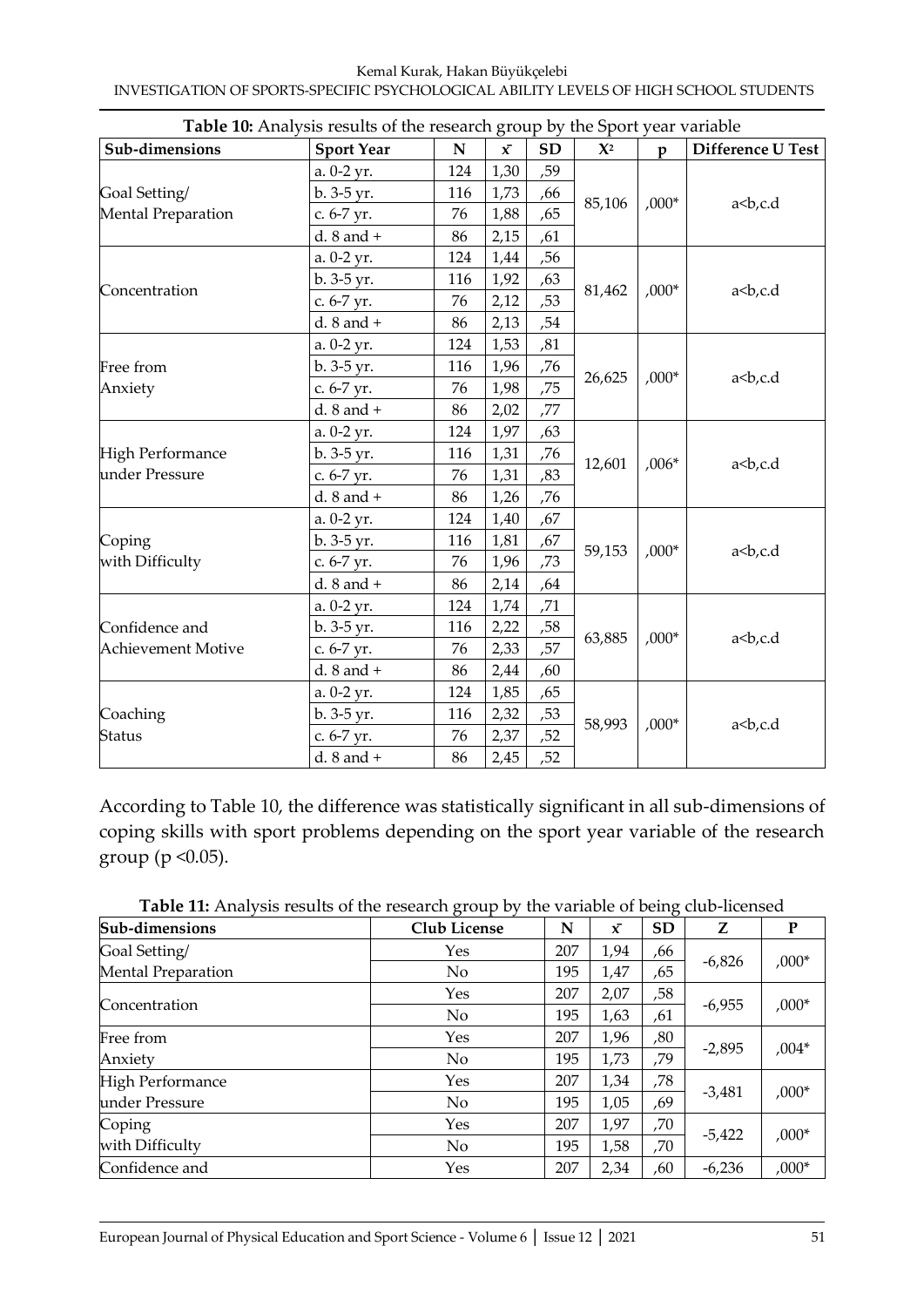Kemal Kurak, Hakan Büyükçelebi INVESTIGATION OF SPORTS-SPECIFIC PSYCHOLOGICAL ABILITY LEVELS OF HIGH SCHOOL STUDENTS

| Achievement Motive | No  | 195 | റ    | ,70 |          |         |
|--------------------|-----|-----|------|-----|----------|---------|
|                    | Yes | 207 | 2,35 | ,58 |          | $,000*$ |
| Coaching Status    | No  | 195 | 2,06 | ,62 | $-4,890$ |         |

According to Table 11, it was found that the was statistically significant in favor of those who play in a sports club difference in all sub-dimensions of coping skills with sport problems depending on the club license variable of the research group (p <0.05).

| Sub-dimensions            | <b>School Team</b> | N   | x    | <b>SD</b> | Z        | P       |
|---------------------------|--------------------|-----|------|-----------|----------|---------|
| Goal Setting/             | Yes                | 224 | 1,91 | ,67       |          |         |
| <b>Mental Preparation</b> | $\rm No$           | 178 | 1,47 | .66       | $-6,424$ | $,000*$ |
|                           | Yes                | 224 | 2,00 | ,58       |          |         |
| Concentration             | $\rm No$           | 178 | 1,67 | .66       | $-5,029$ | $,000*$ |
| Free from                 | Yes                | 224 | 2,00 | 79,       |          |         |
| Anxiety                   | $\rm No$           | 178 | 1,65 | ,78       | $-4,502$ | $,000*$ |
| High Performance          | Yes                | 224 | 1,33 | ,76       |          |         |
| under Pressure            | $\rm No$           | 178 | 1,02 | ,70       | $-4,036$ | $,000*$ |
| Coping                    | Yes                | 224 | 1,96 | ,68       |          |         |
| with Difficulty           | $\rm No$           | 178 | 1,55 | ,72       | $-5,408$ | $,000*$ |
| Confidence and            | Yes                | 224 | 2,28 | ,59       |          |         |
| <b>Achievement Motive</b> | No                 | 178 | 1,97 | ,75       | $-4,064$ | $,000*$ |
| Coaching                  | Yes                | 224 | 2,34 | ,56       |          |         |
| <b>Status</b>             | No                 | 178 | 2,05 | .64       | $-4,542$ | $,000*$ |

**Table 12:** Analysis results of the research group according to the variable of playing in the school team

According to Table 12, the difference was statistically significant in favor of those who participate in sporting activities in school teams in all sub-dimensions of coping skills with sport problems depending on the variable of playing in the school team ( $p \le 0.05$ ).

| Sub-dimensions            | Licensed Athlete in the Family | N   | $\bar{x}$ | <b>SD</b>       | Z        | ${\bf P}$ |
|---------------------------|--------------------------------|-----|-----------|-----------------|----------|-----------|
| Goal Setting/             | Yes                            | 137 | 1,96      | ,64             |          |           |
| <b>Mental Preparation</b> | No                             | 265 | 1,58      | ,69             | $-5,030$ | $,000*$   |
|                           | Yes                            | 137 | 2,07      | ,58             |          | $,000*$   |
| Concentration             | No                             | 265 | 1,75      | ,64             | $-4,666$ |           |
| Free                      | Yes                            | 137 | 2,05      | ,80             |          |           |
| from Anxiety              | No                             | 265 | 1,74      | ,78             | $-4,042$ | $,000*$   |
| <b>High Performance</b>   | Yes                            | 137 | 1,33      | ,82             |          | $,032*$   |
| under Pressure            | No                             | 265 | 1,13      | ,71             | $-2,149$ |           |
| Coping                    | Yes                            | 137 | 2,05      | ,70             |          | $,000*$   |
| with Difficulty           | No                             | 265 | 1,64      | ,71             | $-5,357$ |           |
| Confidence and            | Yes                            | 137 | 2,32      | ,60             |          |           |
| <b>Achievement Motive</b> | No                             | 265 | 2,04      | ,70             | $-3,859$ | $,000*$   |
| Coaching                  | Yes                            | 137 | 2,32      | ,62             |          |           |
| <b>Status</b>             | No                             | 265 | 2,15      | $-2,842$<br>,61 |          | $,004*$   |

**Table 13:** Analysis results of the research group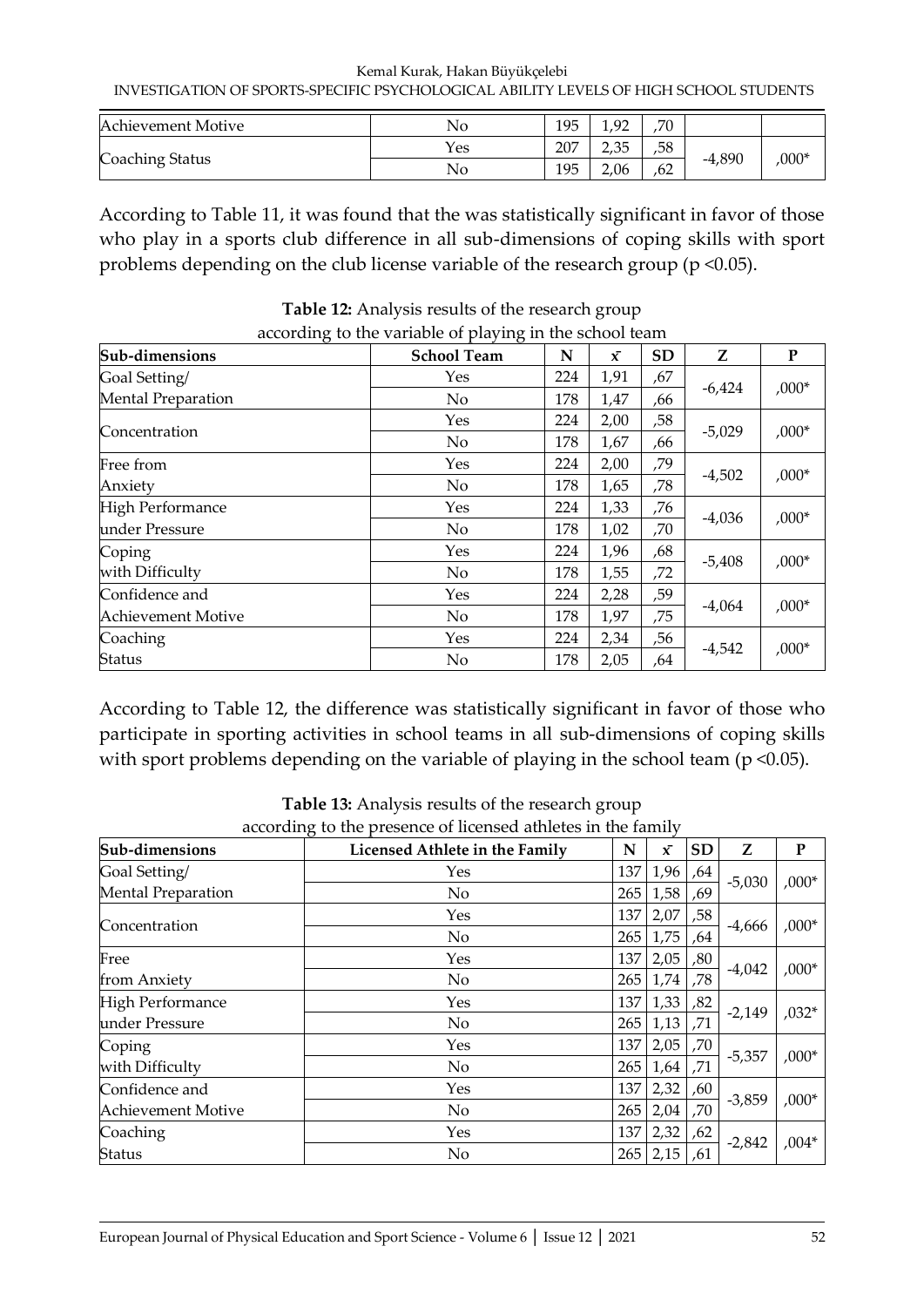According to Table 13, the difference was statistically significant in favor of the students, whose family has a licensed athlete, in all sub-dimensions of coping skills with sport problems depending on the variable of the licensed athlete in the family (p <0.05).

| Sub-dimensions            | <b>Sport Branch</b>      | N   | x    | <b>SD</b> | Z        | ${\bf P}$ |
|---------------------------|--------------------------|-----|------|-----------|----------|-----------|
| Goal Setting/             | <b>Individual Sports</b> | 168 | 1,63 | ,70       |          |           |
| <b>Mental Preparation</b> | <b>Team Sports</b>       | 234 | 1,77 | ,69       | $-2,217$ | $,027*$   |
|                           | <b>Individual Sports</b> | 168 | 1,77 | ,69       |          | $,018*$   |
| Concentration             | <b>Team Sports</b>       | 234 | 1,92 | ,59       | $-2,366$ |           |
| Free from                 | <b>Individual Sports</b> | 168 | 1,76 | ,83       |          |           |
| Anxiety                   | Team Sports              | 234 | 1,91 | ,78       | $-1,791$ | ,073      |
| <b>High Performance</b>   | Individual Sports        | 168 | 1,18 | ,74       |          |           |
| under Pressure            | <b>Team Sports</b>       | 234 | 1,21 | ,76       | $-270$   | ,787      |
| Coping                    | <b>Individual Sports</b> | 168 | 1,71 | ,73       |          |           |
| with Difficulty           | <b>Team Sports</b>       | 234 | 1,83 | ,72       | $-1,730$ | ,084      |
| Confidence and            | <b>Individual Sports</b> | 168 | 2,04 | ,67       |          |           |
| Achievement Motive        | Team Sports              | 234 | 2,21 | ,68       | $-2,633$ | $,008*$   |
| Coaching                  | <b>Individual Sports</b> | 168 | 2,10 | ,60       |          | $,001*$   |
| <b>Status</b>             | <b>Team Sports</b>       | 234 | 2,29 | ,61       | $-3,455$ |           |

**Table 14:** Analysis results of the research group by the sport branch variable

Table 14 demonstrates a statistically significant difference in favor of the students doing team sports in the sub-dimensions of Goal setting / Mental preparation, Concentration, Confidence and Achievement motive and Being open to learning according to the sport branch variable of the research group (p <0.05).

| Sub-dimensions          | <b>Number of Trainings per Week</b> | $N \times$ SD | $\mathbf{X}^2$                | D       | Difference U Test             |  |
|-------------------------|-------------------------------------|---------------|-------------------------------|---------|-------------------------------|--|
|                         | a. Once                             | 67 1,14 ,54   |                               |         |                               |  |
|                         | b. Twice                            | 80 1,38 ,55   |                               |         |                               |  |
| Goal Setting/           | c. 3 times                          |               | 68 1,86   65   106,708   000* |         | a,b < c,d,e                   |  |
| Mental Preparation      | d. 4 times                          | 96 2,01 ,63   |                               |         |                               |  |
|                         | e. 5 times                          | 91 2,00 ,64   |                               |         |                               |  |
|                         | a. Once                             | 67 1,36 ,57   |                               |         |                               |  |
|                         | b. Twice                            | 80 1,57,56    |                               |         |                               |  |
| Concentration           | c. 3 times                          |               | 68 2,05 51 86,619 000*        |         | a,b < c,d,e                   |  |
|                         | d. 4 times                          | 96 2,14 ,50   |                               |         |                               |  |
|                         | e. 5 times                          | 91 2,03 ,66   |                               |         |                               |  |
|                         | a. Once                             | 67 1,56 ,80   |                               |         |                               |  |
| Free from               | b. Twice                            | 801,66,77     |                               |         |                               |  |
|                         | lc. 3 times                         | 68 1,98 ,72   | 28,085                        | $,000*$ | $a,b \leq c,d$                |  |
| Anxiety                 | d. 4 times                          | 96 2,13 ,75   |                               |         |                               |  |
|                         | e. 5 times                          | 91 1,82 ,85   |                               |         |                               |  |
|                         | a. Once                             | 67 ,83 ,67    |                               |         |                               |  |
|                         | b. Twice                            | 80 1,01 57    |                               |         |                               |  |
| <b>High Performance</b> | c. 3 times                          |               | 68 1, 39 76 32, 874 ,000*     |         | a <b,c,d,e< td=""></b,c,d,e<> |  |
| under Pressure          | d. 4 times                          | 96 1,20,70    |                               |         |                               |  |
|                         | e. 5 times                          | 91 1,48,84    |                               |         |                               |  |

**Table 15:** Analysis results of the research group by the variable of the number of trainings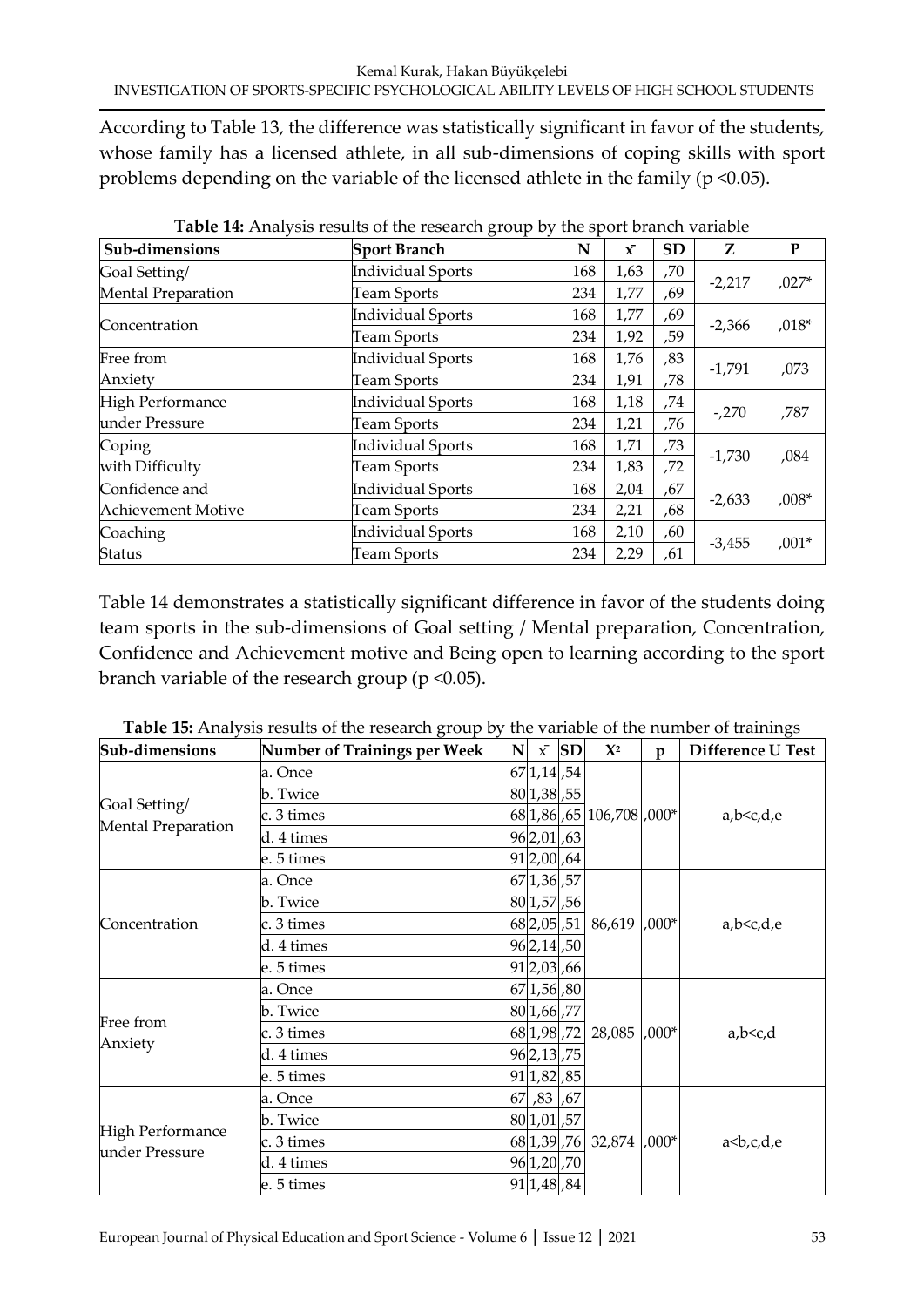|                           | a. Once    | 67 1,27 60  |  |                   |         |                           |
|---------------------------|------------|-------------|--|-------------------|---------|---------------------------|
| Coping<br>with Difficulty | b. Twice   | 80 1,52 ,66 |  |                   |         | a<br>b,c,e                |
|                           | c. 3 times |             |  | 68 1,93 63 67,215 | $,000*$ | b <c,d,e< td=""></c,d,e<> |
|                           | d. 4 times | 96 2,08 71  |  |                   |         |                           |
|                           | e. 5 times | 91 1,97 ,71 |  |                   |         |                           |
|                           | a. Once    | 67 1,62 ,74 |  |                   |         |                           |
| Confidence and            | b. Twice   | 80 1,87 63  |  |                   |         |                           |
| Achievement Motive        | c. 3 times | 68 2, 27 57 |  | 74,075            | $0.00*$ | a,b < c,d,e               |
|                           | d. 4 times | 96 2,42 54  |  |                   |         |                           |
|                           | e. 5 times | 91 2,36 ,62 |  |                   |         |                           |
|                           | a. Once    | 67 1,88 ,63 |  |                   |         |                           |
|                           | b. Twice   | 80 1,95 60  |  |                   |         |                           |
| Coaching<br>Status        | c. 3 times | 68 2,38 ,54 |  | 55,899            | $0.00*$ | a,b < c,d,e               |
|                           | d. 4 times | 96 2,45 54  |  |                   |         |                           |
|                           | e. 5 times | 91 2,31 ,57 |  |                   |         |                           |

Table 15 shows a statistically significant difference in favor of the students who train three times or more per week in all the sub-dimensions of coping skills with sport problems depending on the variable of number of trainings per week (p<0.05).

| Sub-dimensions            | <b>Self-Definition</b> | N   | $\bar{x}$ | <b>SD</b> | Z        | P       |
|---------------------------|------------------------|-----|-----------|-----------|----------|---------|
| Goal Setting/             | Asocial-Introvert      | 183 | 1,55      | ,68       |          |         |
| <b>Mental Preparation</b> | Social-Extrovert       | 219 | 1,85      | ,68       | $-4,356$ | $,000*$ |
|                           | Asocial-Introvert      | 183 | 1,71      | ,63       |          |         |
| Concentration             | Social-Extrovert       | 219 | 1,98      | ,62       | $-4,433$ | $,000*$ |
| Free from                 | Asocial-Introvert      | 183 | 1,70      | ,84       |          |         |
| Anxiety                   | Social-Extrovert       | 219 | 1,97      | ,75       | $-3,121$ | $,002*$ |
| <b>High Performance</b>   | Asocial-Introvert      | 183 | 1,11      | ,72       |          | ,077    |
| under Pressure            | Social-Extrovert       | 219 | 1,26      | ,77       | $-1,767$ |         |
|                           | Asocial-Introvert      | 183 | 1,60      | ,74       |          |         |
| Coping with Difficulty    | Social-Extrovert       | 219 | 1,93      | ,69       | $-4,521$ | $,000*$ |
| Confidence and            | Asocial-Introvert      | 183 | 2,01      | ,68       |          |         |
| <b>Achievement Motive</b> | Social-Extrovert       | 219 | 2,25      | ,67       | $-3,714$ | $,000*$ |
| Coaching                  | Asocial-Introvert      | 183 | 2,12      | ,63       |          | $,006*$ |
| <b>Status</b>             | Social-Extrovert       | 219 | 2,29      | ,59       | $-2,772$ |         |

**Table 16:** Analysis results of the research group by the self-definition variable

Table 16 presents a statistically significant difference in favor of those who define themselves social-extroverted in all of the sub-dimensions of coping skills with sport problems except for high performance under pressure according to the self-definition variable of the research group (p<0.05).

# **4. Discussion**

In our study, it was determined that there was a statistically significant difference in favor of male students in terms of goal setting / mental preparation, concentration, high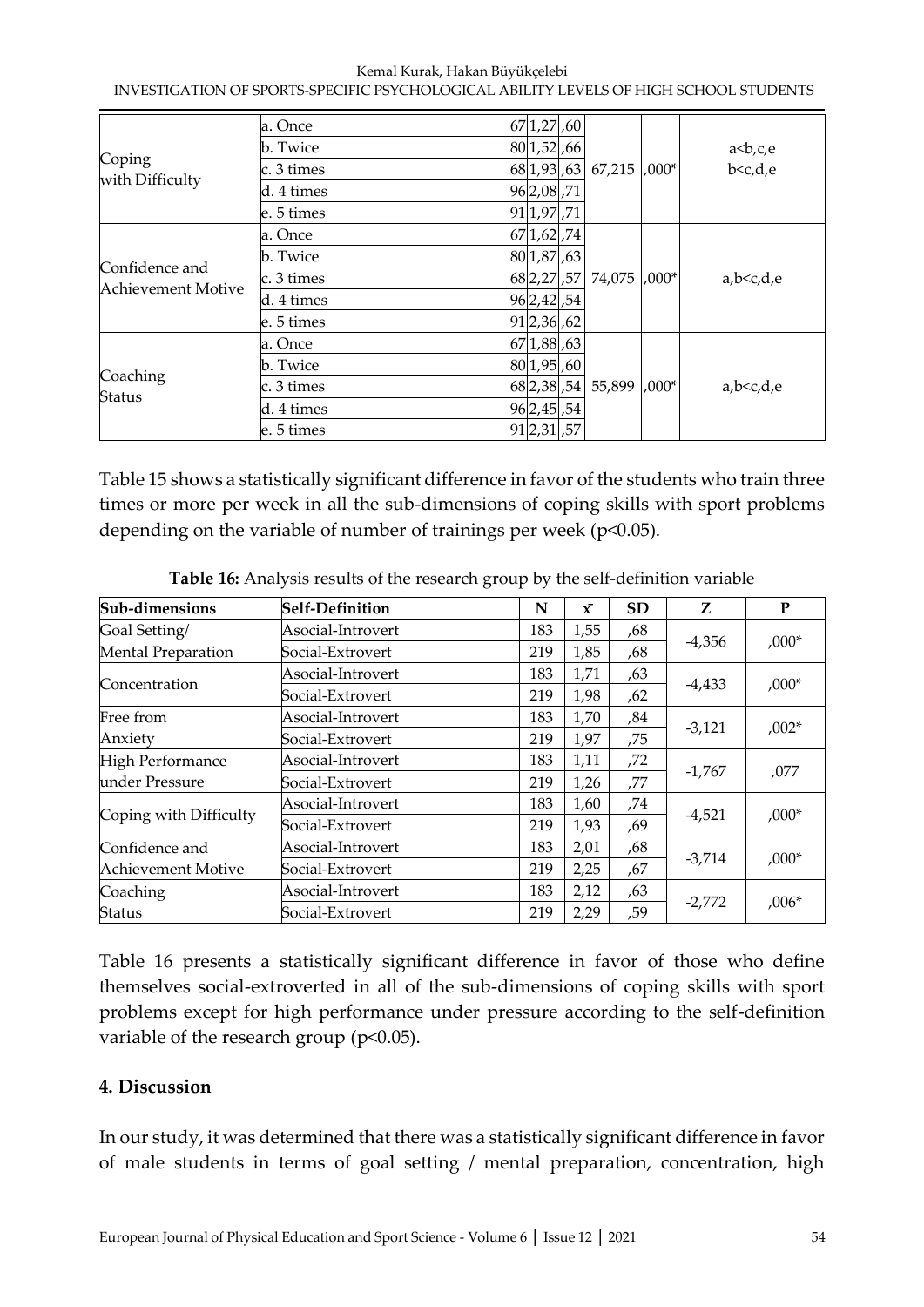performance under pressure and coping with difficulty according to the gender variable. The study of Elferink-Gemser, Visscher and Lemmink (2005) put forward that boys had higher scores than girls (among athletes with an age average of 14.8) in factors of selfconfidence, anxiety control, mental preparation and imagination factors in terms of their sports psychological abilities. In another study in which the relationship between continuous sportive self-confidence and gender variable was examined, it was determined that male participants had a higher level of continuous sporting selfconfidence compared to females. It is stated that this might result from the fact that males have a higher self-confidence in terms of motoric features and general sporting confidence than females (Corbin, 1981; Vurgun, 2010). In general, it is remarked that new longitudinal studies are needed for gender specific development of psychological skills in sports during adolescence; and it should be considered that, in terms of psychological change, boys and girls might develop differently in the background of this period because of the rapid physical change (Christie, 2005).

According to the High School type variable of the research group, it was determined that there was a statistically significant difference in all sub-dimensions excluding the sub-dimension of coaching status. Taking into account the source of the difference, the fact that the difference is in favor of the students in the sports high schools suggests that they are more capable in overcoming sporting problems due to their experience and involvement in more sporting activities than other high schools.

In accordance with the self-definition variable of the research group, it was found that there was a statistically significant difference in favor of those who defined themselves social-extroverted in all sub-dimensions of coping skills with sport problems except for high performance under pressure. In many similar studies, it was also found that the extroversion characteristic of the participants doing sports was better (Egloff and Gruhn, 1996; Courneya and Hellsten, 1998; Blanco et al., 1999).

It was determined that there was a statistically significant difference only in the goal setting / mental preparation sub-dimension according to the education level of the parents.

It was specified that was a statistically significant difference only in coping with difficulty sub-dimension of the research group according to the play type liked.

A statistically significant difference was observed in the goal setting / mental preparation, concentration, high performance under pressure and coping with difficulty sub-dimensions according to the sport purpose variable of the research group.

It was designated that there was a statistically significant difference in the subdimensions of goal setting / mental preparation, concentration, confidence and achievement motive and being open to learning in favor of the students doing team sport according to the variable of sport branch of the research group. With respect to the results of the research aimed to compare the self-efficacy levels of individuals who were between 9-13 years and did or did not do sports; it was ascertained that it was parallel to our study in terms of sportive psychological abilities, there was a statistically significant difference in the self-efficacy scores of students who did team sport and did not do sports, and the self-efficacy scores of female students in the team sport group were higher than male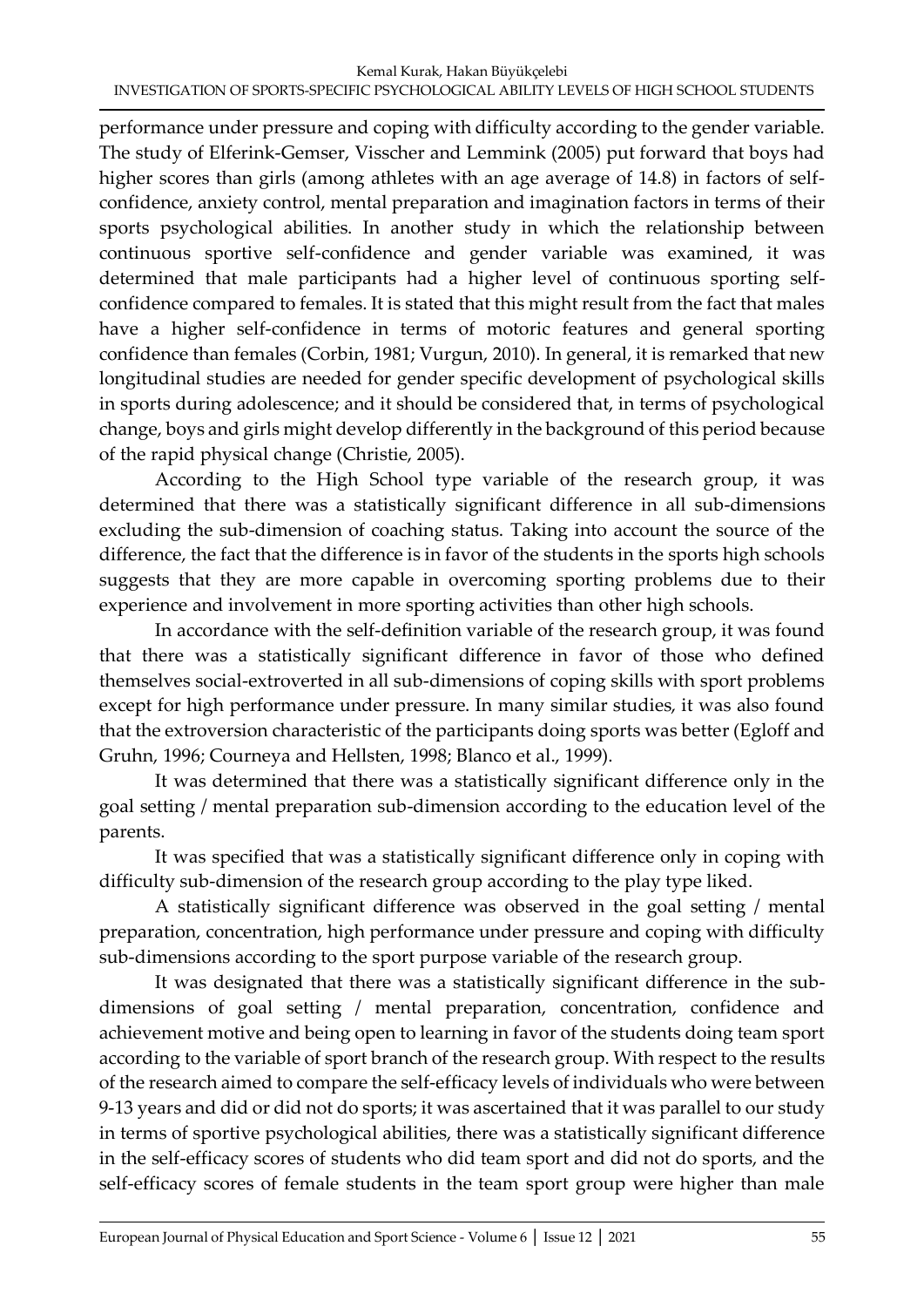students (Öztürk and Şahin, 2007). Vanek's and Caratty's book ''Psychology and the Superior Athlete" (1970), which support our study and reached similar results, concluded that team athletes were less anxious than the individual athletes and their selfconfidence was higher. The reasons such as that the athletes competing in team sports have a high self-confidence and get support from their team mates while struggling against difficulties, the negativities that may occur during and after the competition concern the whole team and the responsibility is shared suggest that they are better than individual athletes in the fight against stress.

Depending on the sport year variable of the research group, it was seen that the difference was in the group who had been doing sports for 6-7 years and 8 years and more in all of the sub-dimensions of coping with sport problems. Therefore, it is seen that the increase in the sport year affects positively the sports-specific psychological ability level. Coşkun's study (2018), which supports our findings, demonstrates that as the age of sports increases, the sports psychological skill levels of the participants increase, and there are statistically significant differences in favor of those with higher sport year among the groups in terms of all factors and general levels of psychological skills (Coşkun, 2018).

According to the variables of being club licensed and playing in school teams, it was determined that the difference was in favor of those who actively participated in these activities in all sub-dimensions of sport-specific psychological ability levels. This situation shows that there is a significant difference between the sports-specific psychological ability levels of sportive and sedentary students. Based on available findings, we can say that sportive students act in a planned way to achieve the goal, can concentrate without being influenced by external factors while performing sports and can show better performance under high pressure, display the best performance in the face of difficult situations by keeping the situation under control, can always be positively motivated by their self-confidence and are open to learning and improving themselves by following the directives given.

Depending on the variable of the number of weekly trainings, it was determined that the difference was statistically significant in favor of the students exercising three times or more per week in all of the sub-dimensions of coping with sporting problems. Examining the results of the study investigating the psychological effects of exercise frequency, it was reported that those with a high frequency of exercise had lower levels of loneliness points than those with low frequency (Yazıcılar, 2004, Page RM, Tucker LA, 1994, Hopman RM, Westhoff MH, 2002). In the study conducted by Canan and Ataoğlu in 2010, it was found that depression and anxiety symptoms decreased as the time spent doing sports increased, and there was a linear relationship between this time and perception of problem solving skill (Canan and Ataoğlu, 2010). The results obtained in our study are in line with the literature.

On the basis of the variable of licensed athletes in the family of the research group, it was found that the difference was statistically significant in favor of the students with licensed athletes among the family members in all sub-dimensions of coping skills with sport problems.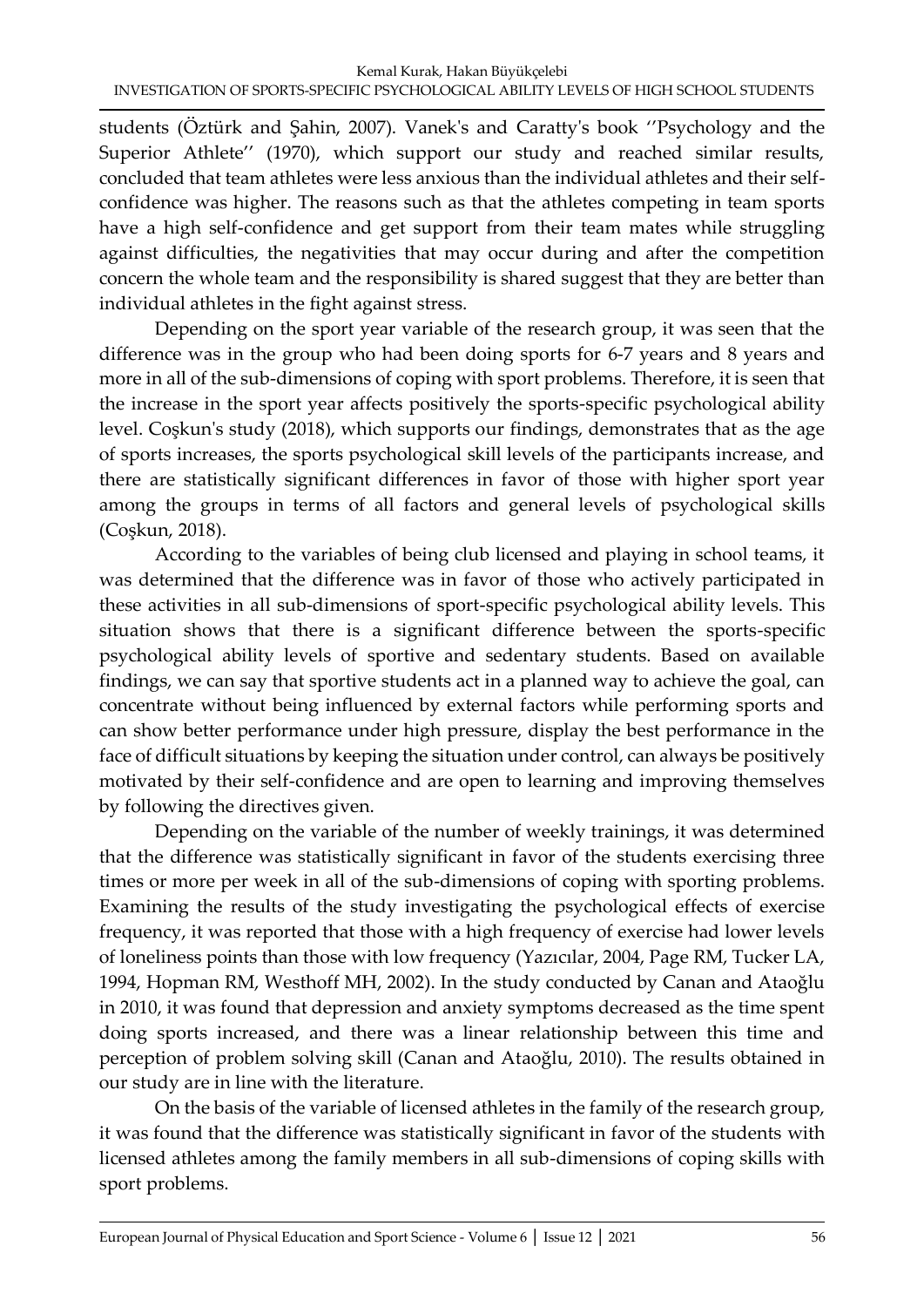As a result of our study, it has been seen that the students who are successful in bilateral relations, social, have athletic identities in the forefront and are interested in sports for a long time are more advanced in terms of sports-specific psychological abilities and goal setting, concentration, being free from anxiety, high performance under pressure, coping with difficulties, confidence and achievement motive and being open to learning. Thus, sports environments can provide positive contributions to the development of sports-specific psychological skills by providing students with such appropriate areas.

As a result, it was asserted that psychological factors were more effective in determining performance compared to physical evaluations (Smith and Christensen, 1995). Today, the concept of psychological skills has become a very important phenomenon in the world of sports, and the scientists who steer the world of sports have gone into a great effort to elevate the performance to the highest levels. They develop new training models to maximize the efficiency of the athlete and explore the ways to improve their performance, and psychological skills are seen as the combination of motivating elements that maximize the improved performance. However, although the concept of psychological skill is one of the most important methods that provide sporting efficiency in the world, it is obvious that it is not properly used in our country. Therefore, increasing the number of the studies on psychological skills in our country will make positive contributions to the literature.

# **5. Conclusion**

In the light of the results obtained from our study;

- 1) When the data obtained from our study and the studies conducted are examined, it was seen that male athletes used strategies related to sport-specific psychological abilities more than female athletes (Elferink-Gemser, Visscher and Lemmink (2005), Corbin, 1981). At this point, coaches and sports psychologists can work extra with female athletes to support them in developing their sports-specific psychological abilities and help them improve their sporting performance.
- 2) Coaches and trainers prepare the necessary environment to cope with the sportsspecific psychological factors; and sports psychologists can provide support and managers can be developed in this regard.
- 3) The number of the studies based on personality traits of students can be increased in terms of contributing to the development of sports-specific psychological ability.
- 4) From the viewpoint of athletes, athletes should be willing to train themselves and be open to all kinds of support in developing their sports-specific psychological abilities.
- 5) In the period of beginning sports, the basic psychological views of the athletes should be revealed, strategies to develop the sports-specific psychological skills should be taught to athletes from a certain age, and in the design of training, the practices of working conditions appropriate to the competition conditions should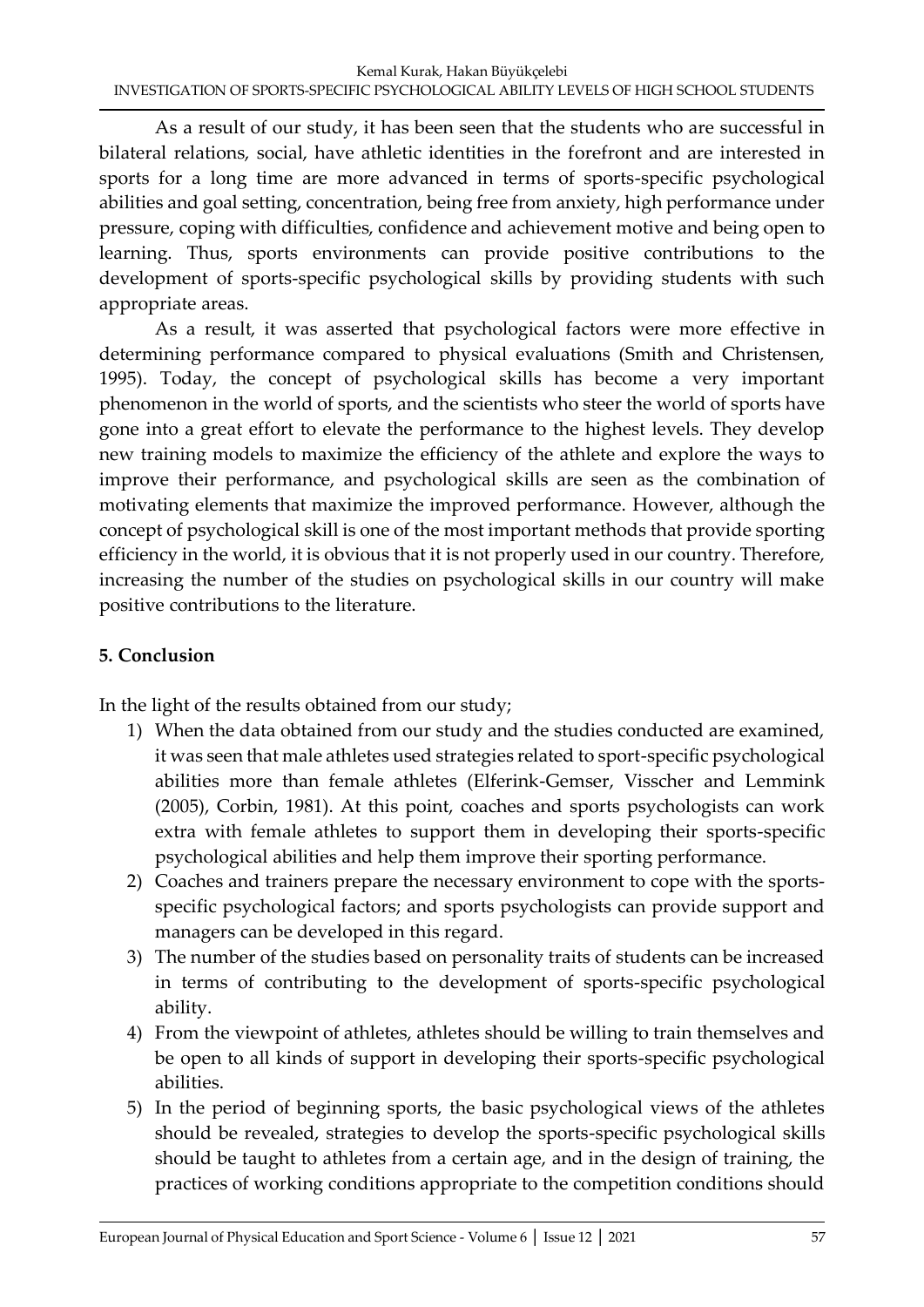be prioritized and entertaining activities in the play format should be included. Since the sporting activity started at a young age in a play format will enable the athlete to do sports in a healthier way physically, mentally and psychologically, for maximum performance, attention should be paid to keep athletes away from training and competitions where maximum success is expected from early ages.

## **Conflict of Interest**

No potential conflict of interest was reported by the authors.

## **About the Authors**

Doctor Lecturer **Kemal Kurak**, Çanakkale Onsekiz Mart University, Faculty of Sport Sciences, Department of Recreation, Çanakkale, Turkey. Research interests: sport science, movement and training, coaching, football, sport psychology.

Research Assistant **Hakan Büyükçelebi**, İnönü University, Faculty of Sport Sciences, Department of Coaching Education, Malatya, Turkey. Research interests: sport science and technology, movement and training, analysis in sport, football analysis, sport psychology.

# **References**

- Akarçeşme C, 2004. The Relationship Between Pre-Competition State Anxiety and Performance Criteria in Volleyball, Master Thesis, Gazi University Institute of Health Sciences, Ankara.
- Aktaş S. 2009. The Effect of Balance on Performance of Elite Alpine Skiers. Niğde University Institute of Social Sciences, PhD Thesis, Nigde University.
- Bakırcıoğlu R. 2012. Encyclopedic Dictionary of Education and Psychology, Ankara, Turkey.
- Blanco S, Hill CD, Piedmont RL, 1999. Predicting Athletic Performance Using the Five-Factor Model of Personality. Personality and Individual Differences 27: 769-777.
- Canan F, Ataoğlu A, 2010. The influence of sports on anxiety, depression, and perceived problem solving ability. Anatolian Journal of Psychiatry, 11: 38-43.
- Cevizci A, 1999. Philosophical Dictionary, İstanbul, Turkey.
- Christie D, 2005. Adolescent development. British Medical Journal, 330(7486): 301-304.
- Corbin CB, 1981. Sex of subject, sex of opponent, and opponent ability as factors affecting self-confidence in a competitive situation. Journal of Sport Psychology, 3: 265-270.
- Courneya KS, Hellsten LAM, 1998. Personality Correlates of Exercise Behavior, Movives, Barriers and Preferences: An Application of the Five-Factor Model. Personality and Individual Differences, 24(5): 625-633.
- Coşkun K, 2018. Psychological Skill Levels of Amateur and Professional Football Players. Master Thesis. Erzincan University Institute of Health Sciences, Erzincan.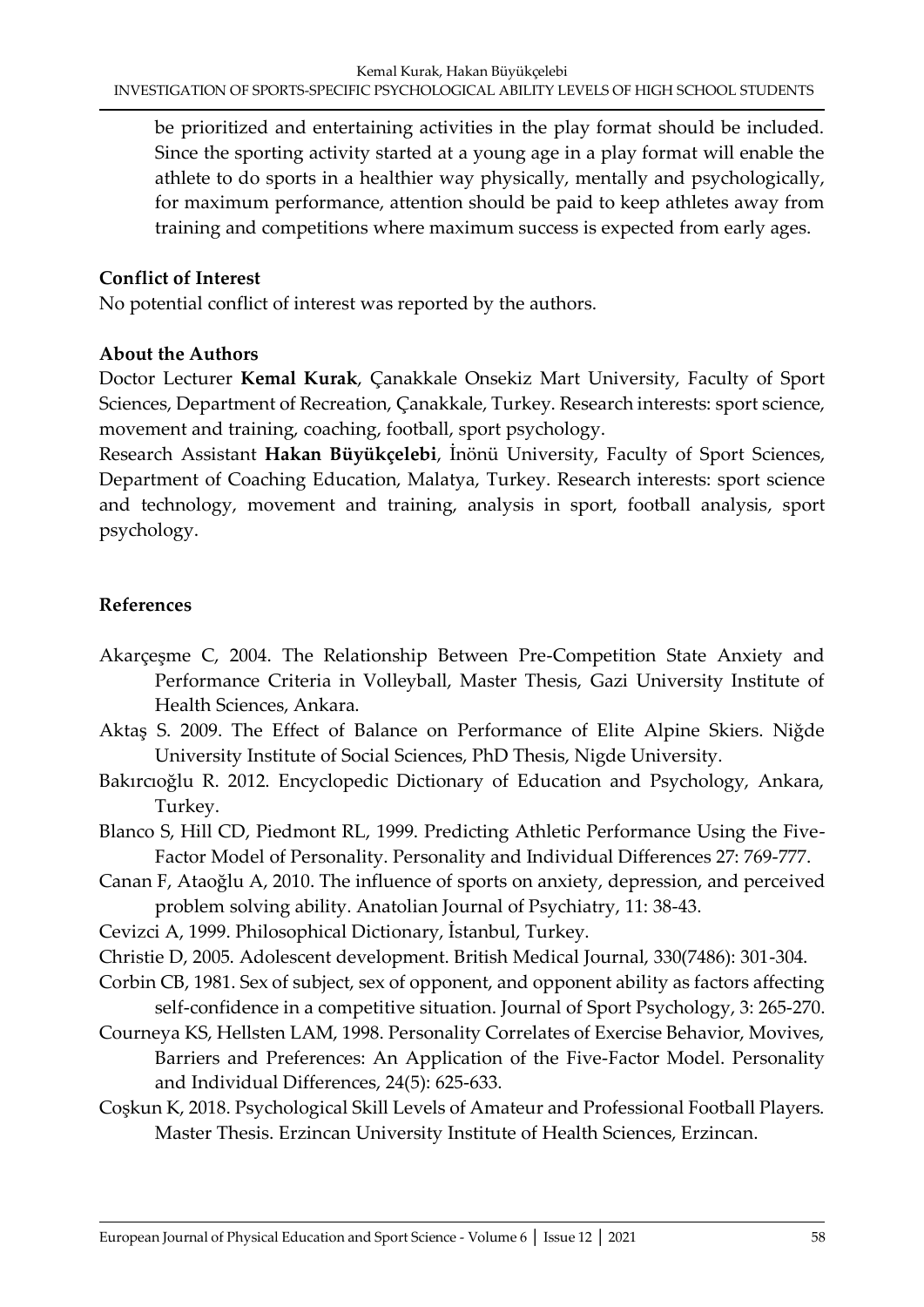- Çetinkaya T, 2015. Athlete identity and continuous sportive self-confidence relationship in team sports. PhD Thesis, Gazi University Institute of Education Sciences, Ankara.
- Efe M, Öztürk F, Koparan Ş, Şenışık Y, 2008. The Effect of Volleyball Training on Social Efficacy Expectation and Assertiveness at 14-16 Age Group Individuals. Journal of Uludağ University Education Faculty, 20(1): 69-97.
- Elferink-Gemser MT, 2005. Today's talented youth field hockey players, the stars of tomorrow, PhD Thesis.
- Egloff B, Gruhn AJ, 1996. Personality and Endurance Sports. Personality and Individual Differences, 21(2): 223-229.
- Gee CJ, Marshall JC, King JF, 2010. Should coaches use personality assessments in the talent identification process? A 15 year predictive study on professional hockey players. International Journal of Coaching Science, 4: 25-34.
- Hagger M, Chatzisarantis N, 2005. The Social Psychology of Exercise and Sport, New York, USA.
- Harwood C, Cumming J, Fletcher D, 2004. Motivational profiles and psychological skills use within elite youth sport. Journal of Applied Sport Psychology, 16: 318-332.
- Hayslip B, Petrie TA, MacIntire MM, Jones GM, 2010. The influences of skill level, anxiety, and psychological skills use on amateur golfers' performances. Journal of Applied Sport Psychology, 22: 123-133.
- Hopman RM, Westhoff MH, 2002. Health education and exercise stimulation for older people: development and evaluation of the program –Healty and Vital-, Tijdschrift voor Gerontologie en Geriatrie, 33(2): 56-63.
- Koç H, 2004. Evaluation of the factors affecting the state anxiety levels of professional football players, Master Thesis, Dumlupınar University Institute of Social Sciences, Kütahya.
- Lazarus RS, Folkman S, 1984. Stress, Appraisal and Coping, New York, USA.
- Malina RM, Ribeiro B, Aroso J, Cumming SP, 2007. 'Characteristics of youth Soccer Players Aged 13-15 Years Classified by Skill Level', British Journal of Sports Medicine, 41: 290-295.
- McCarthy PJ, Jones MV, Harwood CG, Olivier S, 2010. What do young athletes implicitly understand about psychological skills? Journal of Clinical Sport Psychology, 4(2): 158-172.
- Özcan V, Günay M, 2017. The Turkish Adaptation of Athletic Coping Skills Inventory-28 (ACSI-28): The validity and reliability study. Turkish Journal of Sport and Exercise, 19(1):130-136.
- Öztürk F, Şahin Ş, 2007. Comparison of the social self efficacy results of 9-13 age groups individuals who do sports and don't do (Bursa sample). İlköğretim Online, 6(3): 469-479.
- Page RM, Tucker LA, 1994. Psychosocial discomfort and exercise frequency: epidemiological study of adolescents, adolescence. National Library of Medicine, 29(113):183-91.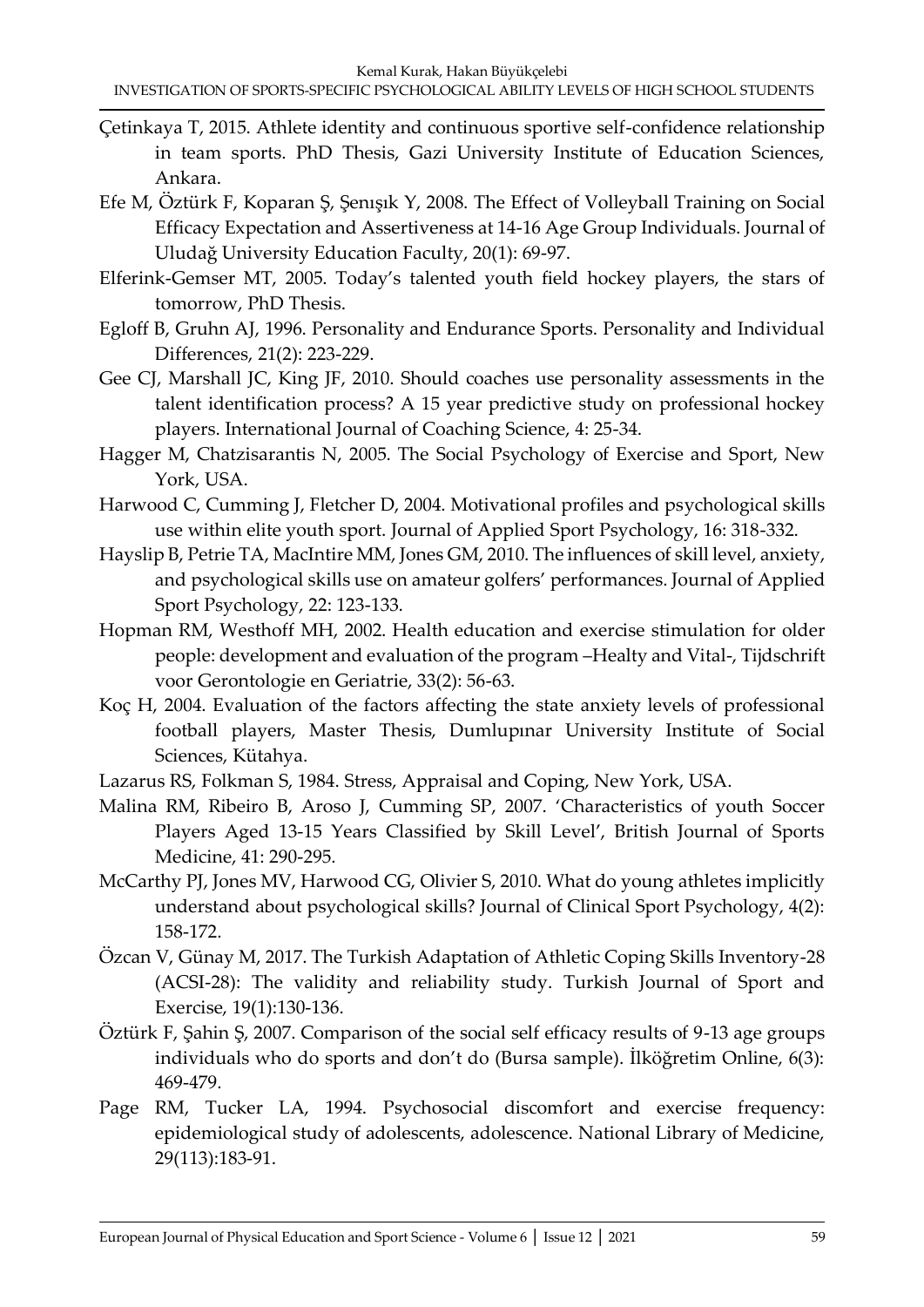- Smith RE, Christensen, DS, 1995. Psychology skills as predictors of performance and survival in professional baseball. Journal of Sport and Exercise Psychology, 17: 399-415.
- Smith RE, Schutz RW, Smoll FL, Ptacek JT, 1995. Development and validation of a multidimensional measure of sport-specific psychological skills: The athletic coping skills inventory-28. Journal of Sport & Exercise Psychology, 17: 379-389

```
Tavacıoğlu L, 1999. Sports Psychology, Ankara, Turkey.
```
- Vanek M, Cratty BJ, 1970. Psychology and the Superior Athlete, London, England.
- Vurgun T, 2010. Adapting the sports imagery questionnaire to Turkish and the effect of imagination in sports on competition anxiety and sportive confidence. PhD Thesis, Ege University Institute of Health Sciences.
- Weinberg R, Miller A, Horn T, 2012. The influence of a self-talk intervention on collegiate cross-country runners. International Journal of Sport and Exercise Psychology, 10(2): 123-134.
- Yazıcılar İ, 2004. Investigating the loneliness levels of young people who do sports and those who do not. Master Thesis, Celal Bayar University.